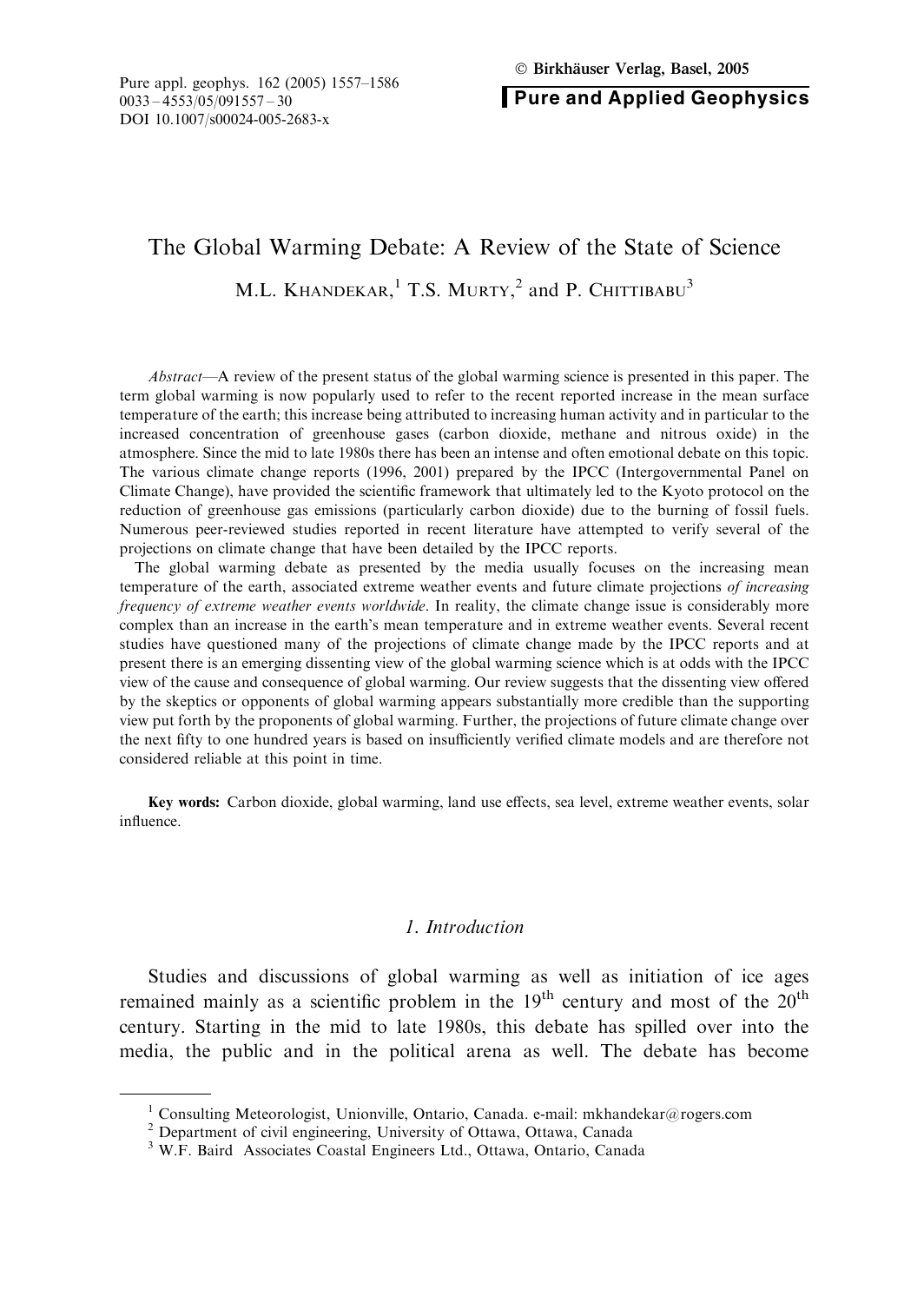emotionally charged with the proponents and opponents of global warming dug in their rigid stance.

The present global warming debate appears to have been accelerated following the publication of the IPCC (1996) report on the science of climate change which included a phrase that the balance of evidence suggests a discernible human influence on climate. This sacramental phrase has caused considerable controversy among atmospheric scientists, environmentalists and policymakers, as evidenced in a number of scientific commentaries and articles (AVERY et al., 1996; MASOOD, 1996; SEITZ, 1996; SINGER et al., 1997; KONDRATYEV, 1997) that appeared soon after publication of the IPCC 1996 report. These commentaries and articles questioned the link between the observed warming of the earth's surface and the increasing concentration of greenhouse gases in the atmosphere. The global warming debate has also sparked publication of a number of books and monographs in the last five years; noteworthy among the recent books are The Satanic Gases by MICHAELS and BALLING (2000), Global Warming: The Hard Science by HARVEY (2000), Taken by Storm by ESSEX and MCKITRICK (2002) and The Greenhouse Delusion by GRAY (2002). The book by Harvey presents a supporting view of the global warming science while the other three present a dissenting view of the science.

The present manuscript is arranged as follows: Evolution of the earth's atmosphere, the natural greenhouse effect, the case for global warming, the case against global warming, earth's temperature variation in geological and historical times, urbanization and land-use change, impact of solar variability and sun's brightness, sea-level variations, extreme weather events and finally summary and conclusions.

# 2. Evolution of the Earth's Atmosphere

It is generally believed that when the earth evolved about 5 billion years ago (BY), all materials that made up the atmosphere and the oceans were contained inside the earth. The atmosphere began about 4.5 BY ago, as a mixture of water vapor, hydrogen, hydrogen chloride, carbon monoxide, carbon dioxide and nitrogen (GRAY, 2002). Through interaction with surface rocks and living organisms, it gradually reached its present composition, some 280 million years (MY) ago and has remained, more or less, unchanged. During the past 4.5 BY to 280 MY, the most important transformation was the conversion of much of the carbon dioxide  $(CO<sub>2</sub>)$  into oxygen by abundant plant life, particularly during the carboniferous period, when most of our coal and oil deposits were formed (GRAY, 2002).

The following Table 1 lists four principal gases of the dry atmosphere and their proportional amounts in a well-mixed atmosphere. Besides these four gases, there are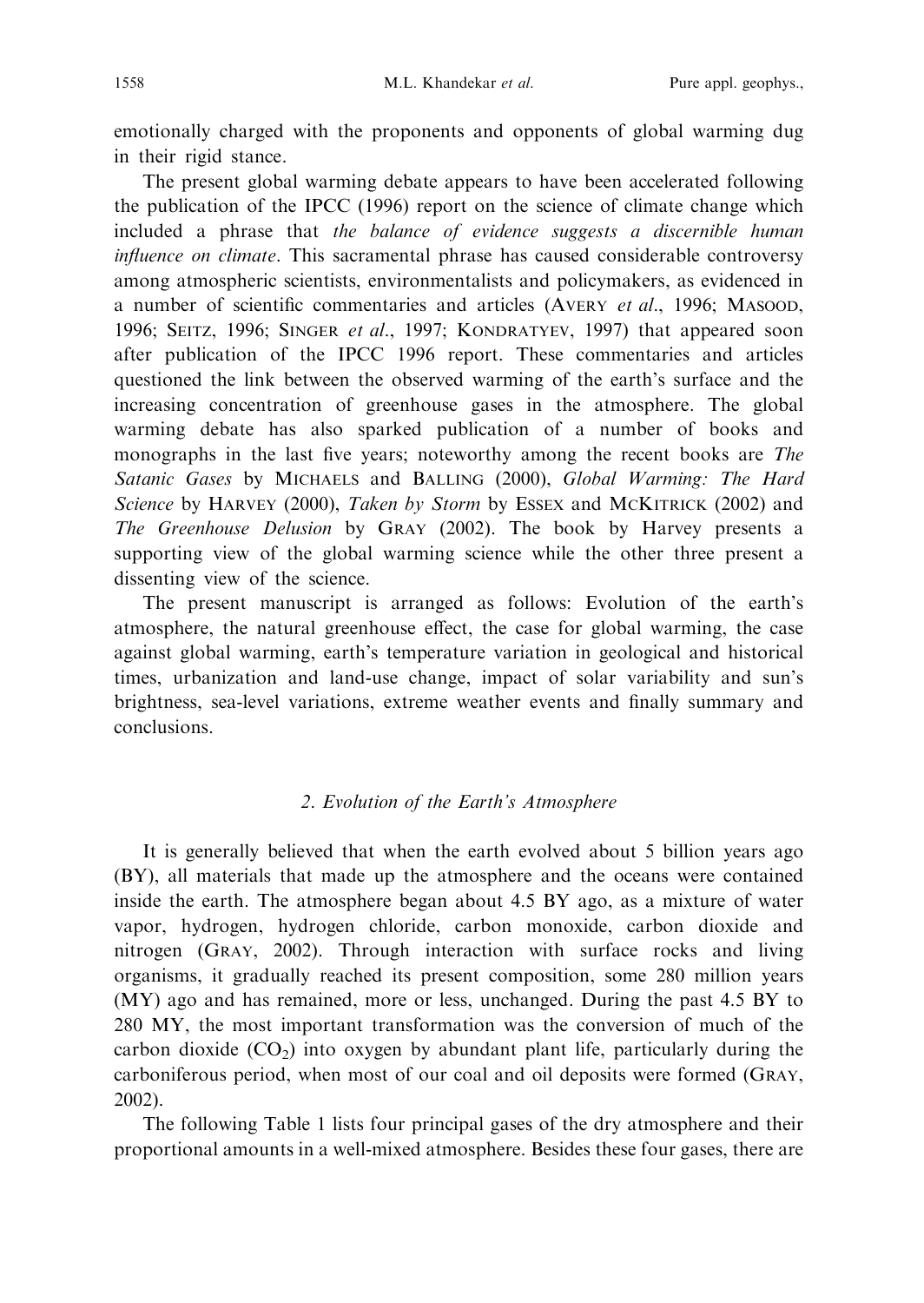several other trace gases like Helium, Methane (CH<sub>4</sub>), Nitrous Oxide (N<sub>2</sub>O), Krypton Hydrogen, etc., whose proportion by volume is too small to be of any significance in the present discussion. The gases methane and nitrous oxide along with carbon dioxide are referred to as the greenhouse gases (GHG) whose radiative properties are a subject of intense study at present.

In Table 1, we have not considered the highly variable component of the atmosphere, namely the water vapor which is the most important greenhouse gas and can influence the earth's mean temperature structure significantly. There is an upper limit to the quantity of water the atmosphere can hold in gaseous (vapor) form at any temperature. Theoretically, water vapor could increase to a maximum of 5% of the total atmosphere (by volume) at the highest temperature measured near the earth's surface; however, in reality a value of 2% of water vapor in the atmosphere is considered a high value representative of a very humid atmosphere. As we discuss below, the presence of water vapor in the atmosphere produces a greenhouse effect, making the earth-atmosphere system warm and comfortable enough for animal and plant life.

### 3. The Natural Greenhouse Effect

Sun's radiation is mostly in short wavelengths and passes through the atmosphere without much absorption, except the ultraviolet part of the solar radiation which is absorbed by ozone in the stratosphere. Solar radiation heats the earth and the oceans and they in turn emit radiation back to space in longer wavelengths, hence known as longwave radiation. Some of the gases in the atmosphere, including water vapor and  $CO<sub>2</sub>$  absorb this longwave radiation from the earth (and oceans) and in this process, maintain an annual global surface temperature of about 14  $\rm{°C}$  to 15  $\rm{°C}$ . Since this phenomenon is somewhat similar to keeping plants warm in a greenhouse, is generally referred to as the greenhouse effect. In the actual greenhouse, vertical mixing is limited by the glass panes, whereas the atmospheric greenhouse gas effect reduces radiative loss to space through the absorption and then reemission downward for longwave radiation by  $CO<sub>2</sub>$ ,  $O<sub>3</sub>$  and water vapor. Without this natural greenhouse warming, the earth's annual average surface temperature would

| Symbol<br>Gas<br>$\mathrm{N}_2$<br>Nitrogen<br>Oxygen<br>O <sub>2</sub><br>Argon<br>А |                   |
|---------------------------------------------------------------------------------------|-------------------|
|                                                                                       | Percent by Volume |
|                                                                                       | 78.09             |
|                                                                                       | 20.95             |
|                                                                                       | 0.93              |
| Carbon Dioxide<br>CO <sub>2</sub>                                                     | 0.03              |

Table 1 The four principal gases of the dry atmosphere, below 25 km (PETTERSEN, 1958)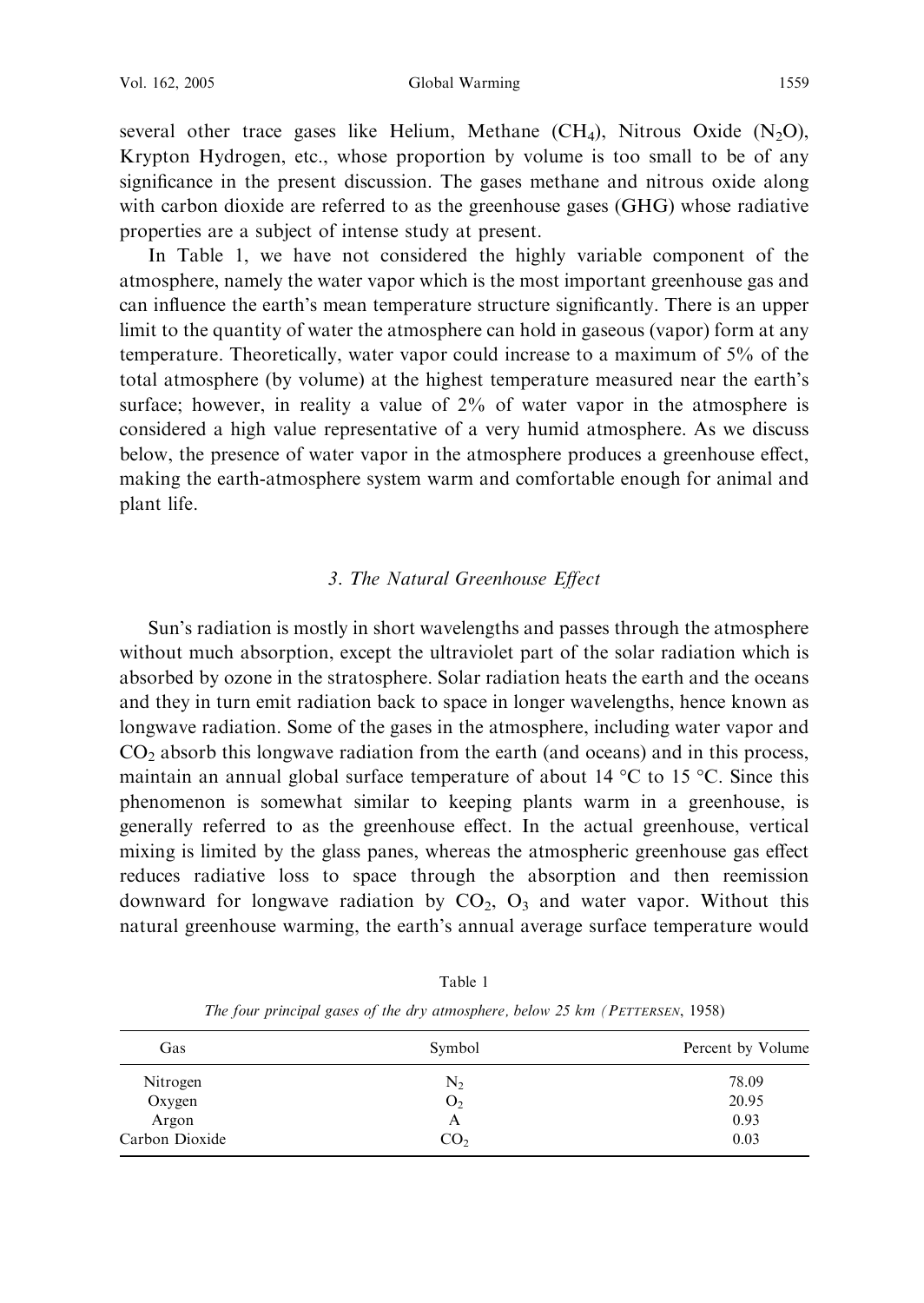$\blacktriangleright$ 

be about  $-18$  °C to  $-19$  °C. Thus the natural greenhouse effect contributes about 33 °C to the earth's annual average surface temperature. The greenhouse effect extends through the troposphere and stratosphere.

Figure 1a adapted from RAMANATHAN (1998) shows the global energy balance for annual mean conditions. Here, the earth receives 343 units  $(W.m^{-2})$  at the top of the atmosphere, while globally averaged longwave emission by the earth's surface is 395  $\pm$  5 units. At the top of the atmosphere, a total of 237  $\pm$  3 units are lost to space (often identified as OLR—Outgoing Longwave Radiation). Thus the intervening atmosphere and clouds cause a reduction of  $(395-237) = 158 \pm 7$ units of energy which is the *Greenhouse Effect*. It is this natural greenhouse effect that keeps the earth's mean temperature a comfortable 289 K (15 °C), or about 33  $\degree$ C warmer than it would be without this greenhouse blanket. Figure 1b shows global average clear-sky vs. average cloudy-sky radiation budget based on ERBE (Earth Radiation Budget Experiment) data from earth-orbiting satellites. The ERBE data separated the clear-sky radiation from average cloudy-sky radiation based on a five-year period (1985–1989) and the difference, about  $-18 \text{ W/m}^2$ , is attributed to cloud radiative forcing by RAMANATHAN et al. (1989a). This average "cloudy-sky" forcing is considerably larger than the 2.45  $W/m^2$  forcing due to increased concentration of GHGs (IPCC, 2001) and, as we shall discuss later, this can be a significant source of uncertainty in the hypothesis on greenhouse gasinduced climate change.

#### 4. The Case for Global Warming

The concept that the earth's atmosphere acts somewhat like the glass of a greenhouse, letting through the sunlight (shortwave light rays) while retaining a portion of the longwave radiation emanating from the earth's surface was first introduced by the French mathematician JOSEPH FOURIER (1827). This concept was further expounded by TYNDALL (1861) who carried out sophisticated experiments to study the infrared radiative properties of water vapor and carbon dioxide and demonstrated that water vapor is the most important greenhouse gas.

#### Figure 1a

Global energy balance for annual mean conditions. The top-of-the-atmosphere estimates of solar insolation (343 units), reflected solar radiation (106 units) and outgoing longwave radiation (237 units) are obtained using satellite data. Refer to the text for more details (from RAMANATHAN, 1988).

#### Figure 1b

Global average clear-sky radiation budget (left panel) and average cloudy fluxes and cloud radiative forcing (right panel) from ERBE data. Outgoing arrows denote OLR (Outgoing Longwave Radiation) and incoming arrows denote incoming solar radiation. Values shown are for 5-year averages between 1985 and 1989 with uncertainties in the fluxes of about  $\pm 5$  W/m<sup>2</sup> (from RAMANTHAN *et al.*, 1989b).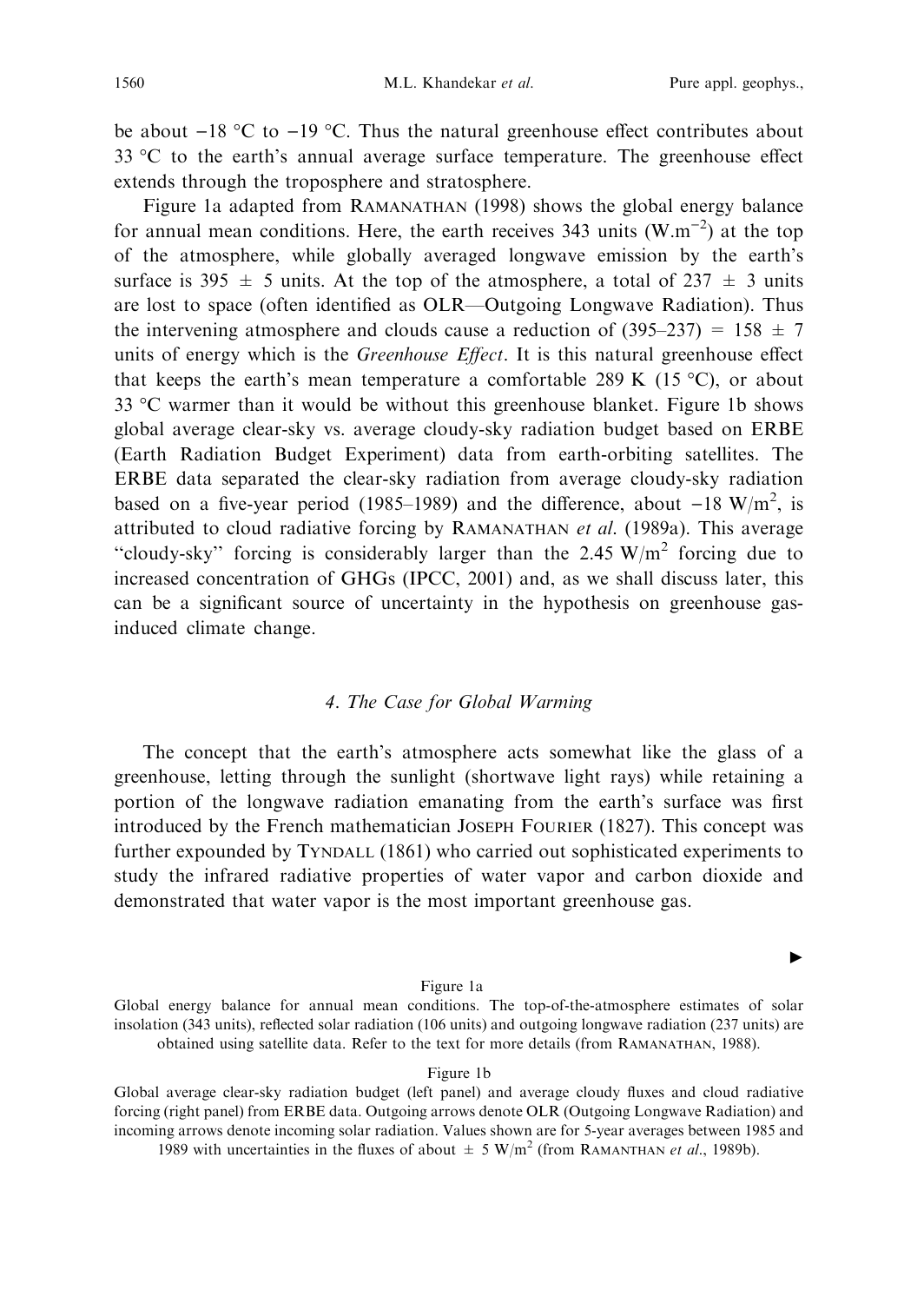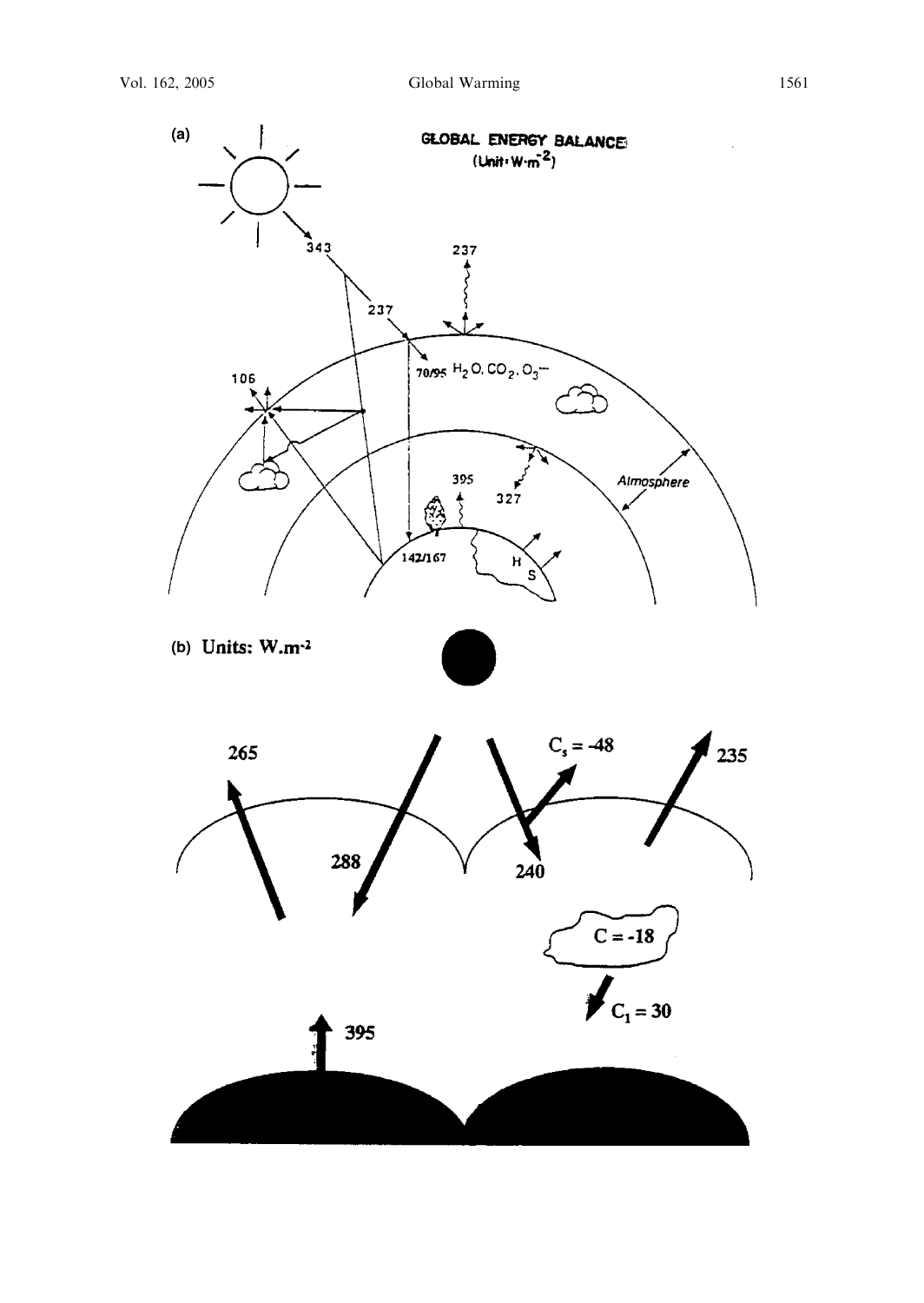The first estimates of how changes in the global concentration of ''carbonic acid'' (a primary greenhouse gas, now more commonly referred to as carbon dioxide) might affect mean global surface temperature were made by a Swedish chemist Svante Arrhenius more than 100 years ago. ARRHENIUS (1896) demonstrated that an increase in the atmospheric concentration of  $CO<sub>2</sub>$  by a factor of two would lead to a heating of the earth's temperature by 5 to 6  $\degree$ C. Arrhenius' work was followed by the studies of American geologist CHAMBERLIN (1899) whose work was focused on the role of  $CO<sub>2</sub>$  in the formation of glacial periods in geological times. The studies of Arrhenius and Chamberlin received scant support from the atmospheric science community of that time, since there was a general consensus that the absorption of longwave radiation (emanating from the earth) by water vapor was so strong that the absorption by carbon dioxide was considered negligible.

In 1938, British engineer CALLENDAR (1938, 1940) demonstrated through laboratory experiments that  $CO<sub>2</sub>$  does indeed have absorption bands outside of those dominated by water vapor and that increased  $CO<sub>2</sub>$  concentration could have significant global effects on the surface temperature of the earth. Callendar also speculated for the first time that humans could have a significant influence on the atmospheric  $CO<sub>2</sub>$  concentration, but estimated that it would take several centuries of continued industrial emission to achieve a doubling of concentration. In an important paper, the well-known American geophysicist Roger Revelle proposed that ''humans are carrying out a large-scale geophysical experiment through worldwide industrial activity that could lead to a build-up of  $CO<sub>2</sub>$  larger than the rate of  $CO_2$  production from volcanoes" (REVELLE and SUESS, 1957). Revelle was instrumental in establishing the first station for long-term monitoring of atmospheric  $CO<sub>2</sub>$  at Mauna Loa (Hawaii) and in launching an accelerated international research program on the potential human influence on the climate system.

The most direct and visible evidence of global warming is the change of ocean heating, and not the (earth's) surface air temperature record, even though it is the latter that has received the most attention from IPCC and the media. A more appropriate unit to measure warming (or cooling) is Joules, and not degrees Celsius. A recent paper by PIELKE (2003) analyzes the heat storage system in the earth system and points out how the utilization of surface temperature as a monitor of the earth system climate change is not particularly useful in evaluating the heat storage changes to the earth system. However, since surface air temperature is the most commonly used and most easily understood variable in the present global warming debate, we will refer to air temperature record as the basis for our discussion.

Through a careful analysis of a vast amount of land-ocean surface data, mean temperature variation of the earth's surface over a long period (1860–2000) has been prepared by JONES et al. (1999, 2001) and this temperature variation as shown in Fig. 2 has become the benchmark for the present global warming debate. For the present discussion here, we focus our attention on the  $20<sup>th</sup>$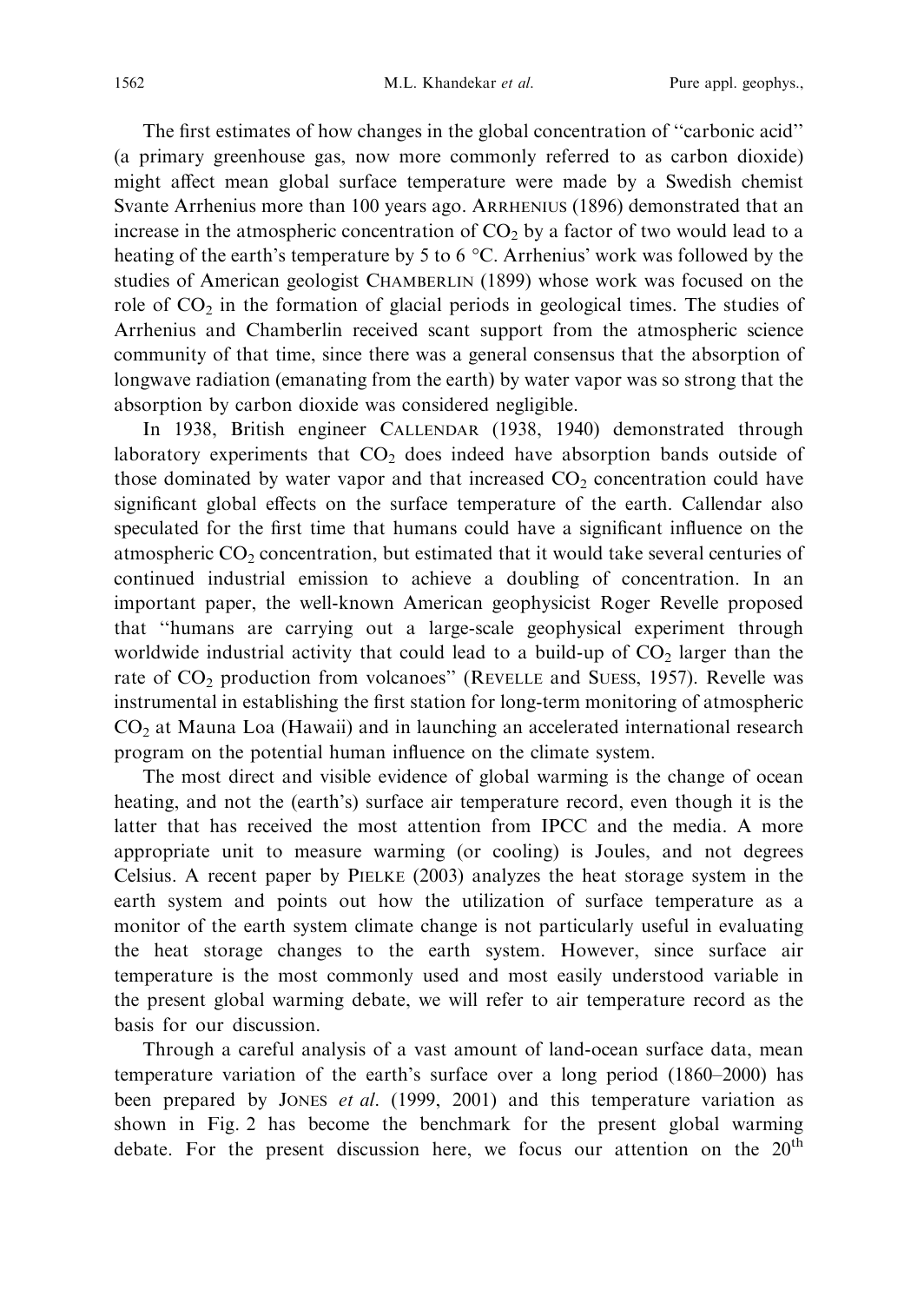century temperature variation: During the last 100 years, the earth's temperature increased rather steeply (by  $\sim 0.5$  °C) from 1910 through 1945, then decreased (by  $\sim$ 0.2 °C) from 1945 through 1975 and since about 1977 the mean temperature has increased by about 0.3 °C. It is this recent temperature increase of about 0.3 °C or more that has become the focus of the present global warming debate. The bottom part of Fig. 2 shows earth's temperature changes for the last millennium, based on MANN *et al.* (1998, 1999). This temperature variation is estimated using a number of proxy data like tree-ring widths, ice core data from Greenland, etc. Mann *et al.* conclude recent warming of the Northern Hemisphere as unprecedented and the 1990s are likely the warmest decades in 1000 years. As we shall discuss later, this temperature variation of the last millennium has become a subject of vigorous debate at present.

The most recent IPCC report on the climate change (IPCC, 2001) states that the atmospheric concentration of carbon dioxide has increased from 280 ppm (parts per million) from 1750 to 367 ppm in 1999 (31% increase). Today's carbon dioxide concentration has not been exceeded during the past 420,000 years and likely not during the past 20 million years. The IPCC also refers to a substantial recent increase in other greenhouse gases (GHG) namely, methane and nitrous oxide which have increased by 145% and 15%, respectively in the last 250 years. These greenhouse gases have added a total direct radiative forcing of about  $2.45 \text{ W.m}^{-2}$  which. according to IPCC, has led to an increase in the mean surface temperature of the earth. Further, the recent steep increase ( $\sim 0.16$  °C per decade) in the mean surface temperature is being *directly linked* to the increased greenhouse gas emission of the last 25/30 years.

A number of climate models developed at various national and international institutions in North America, Europe and elsewhere have simulated the mean surface temperature increase and its intimate link to the increasing concentrations of greenhouse gas emissions. Noteworthy among the climate modeling studies are those reported by BOER et al.  $(1992, 2000)$ , HANSEN et al.  $(2001)$ , MANABE et al.  $(1990)$ , MANABE and STOUFFER, (1996), MEEHL et al. (2003) and MITCHELL et al. (1995). These modeling studies have simulated the earth's temperature change over the twentieth century and in particular the recent temperature increase, using gradually increasing levels of greenhouse gases.

The case for global warming and its link to GHG resides in the claim (by IPCC) that the increase in the mean surface temperature of the earth cannot be explained by the natural variability of the atmosphere-ocean system alone. Further, the recent increase in the mean temperature is unprecedented and can be explained (only) through climate model simulations which demonstrate the purported link between mean temperature and the increasing concentrations of GHG in the atmosphere.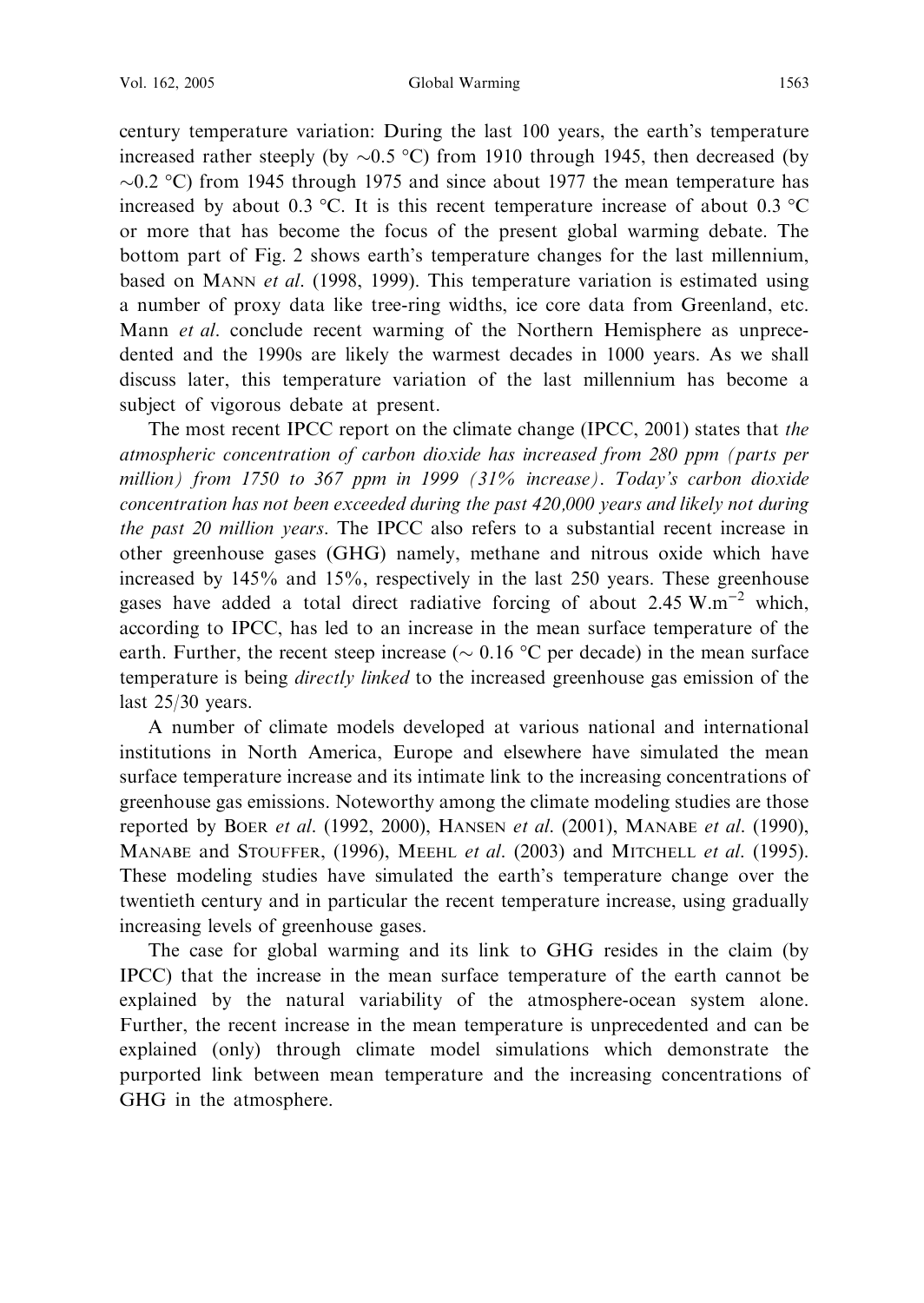

# Variations of the Earth's surface temperature for: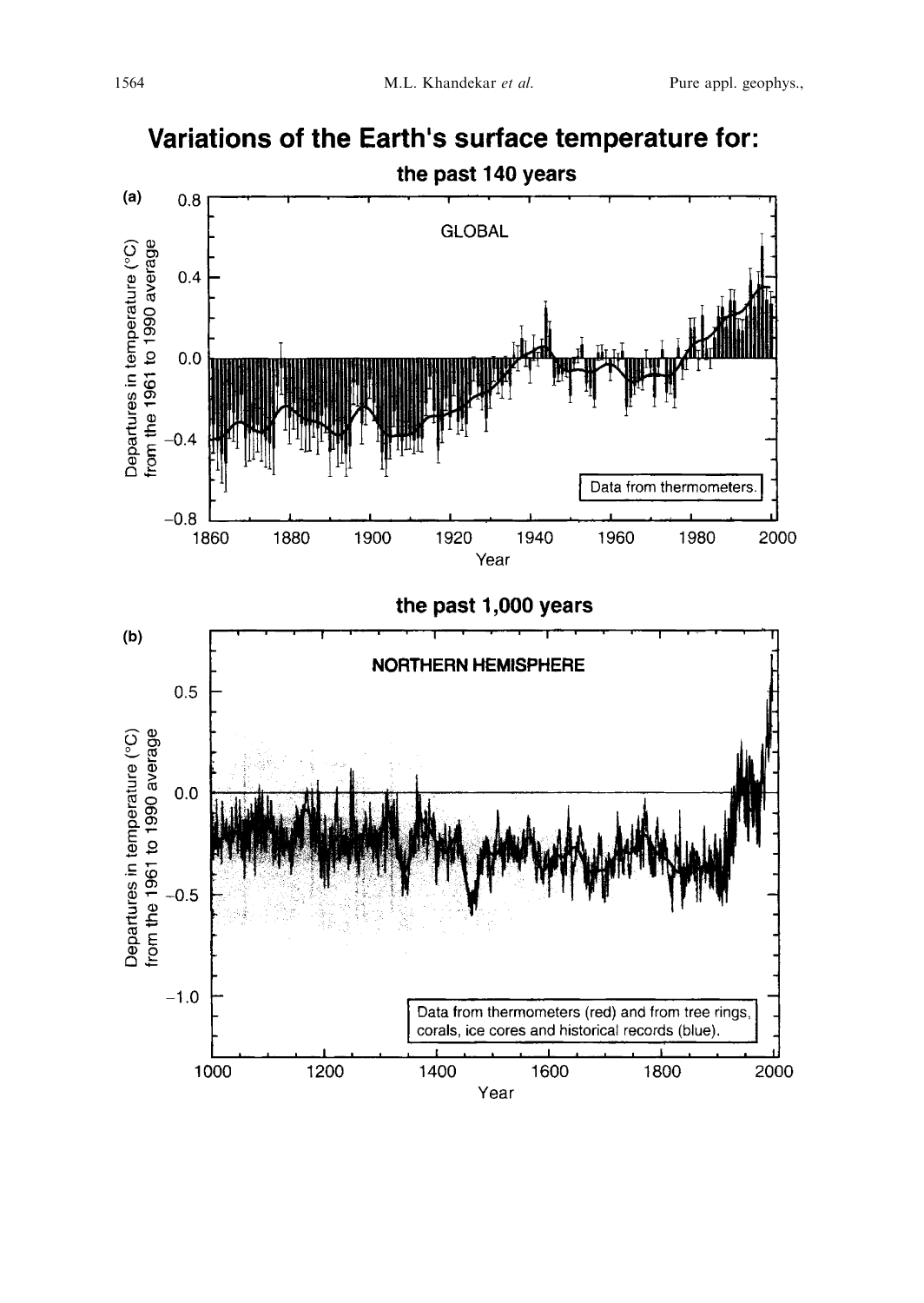# 5. The Case against Global Warming

The case for global warming as presented above appears convincing and seemingly governed by a simple but attractive physical argument that more  $CO<sub>2</sub>$  in the atmosphere will trap more outgoing longwave radiation and thus the earth's surface will eventually become warm enough to make a case for ''global warming.'' As mentioned before, the global warming and associated climate change issues are governed by many complex mechanisms and it is imperative to more closely examine these mechanisms before making definitive conclusions about cause and consequence of global warming.

Among the important issues that we discuss here are: 1. Mean temperature calculation and the impact of urbanization and land-use change; mean temperature changes on regional and hemispheric scale and their variation in the context of largescale atmospheric circulation patterns and other mechanisms. 2. The impact of solar variability on climate change (and global warming) in geological times as well as on shorter time scales of a few hundred to a few thousand years and 3. Consequences of global warming in terms of the ''increase in mean sea-level and in extreme weather events world-wide.'' Within each of these three main issues there are numerous related other issues which make the simple warming/ $CO<sub>2</sub>$  link questionable, and consequently the warming/extreme weather link becomes tenuous at best.

In the last few years, several studies have brought into sharper focus some of the issues mentioned above: The urbanization and land-use change impact is now considered as providing a climate forcing which may be equal to or even stronger than the GHG forcing. The solar variability on geological as well as on shorter time scales appears to provide a significant influence on the mean temperature change. Further, the large-scale atmospheric circulation patterns and their decadal changes appear to provide significant impact on the mean temperature calculation. Finally the consequence of global warming in terms of increasing the frequency of extreme weather events and sea-level rise is fraught with considerable uncertainty due to the lack of good data on extreme weather events over a long period of time and due to other reasons of natural variability. When all these issues are taken together, a strongly dissenting view of the global warming science appears to emerge.

Figure 3 shows mean monthly temperature anomalies over global, Northern and Southern Hemisphere land-areas from January 1990 through January 2004. These temperature anomalies are obtained as departures from the 1971–2000 base period

 $\blacktriangleleft$ 

Figure 2

<sup>(</sup>a) Earth's mean temperature variation from 1860 to 2000, with respect to 1961–1990 average. (b) Mean temperature variation over the Northern Hemisphere for the past 1000 years with respect to 1961–1990 average (from IPCC, 2001).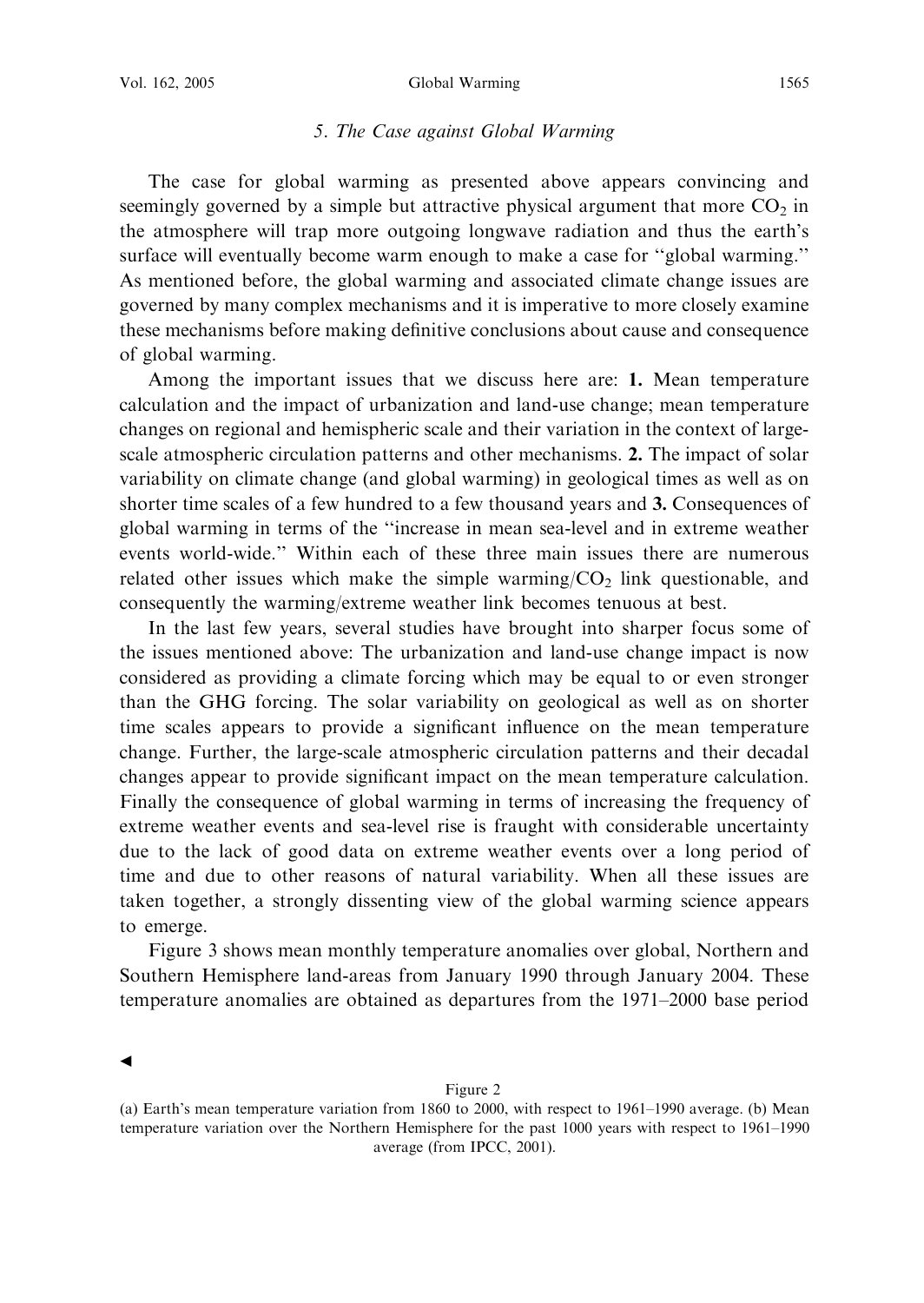

Monthly global (top), Northern Hemisphere (middle) and Southern Hemisphere (bottom) surface temperature anomalies in °C (land areas only) from January 1990-present, computed as departures from the 1971–2000 base period means. (from CLIMATE DIAGNOSTICS BULLETIN, January 2004).

means and show how the global temperature anomaly (land-areas) which peaked in 1998 after the 1997 El Niño, has steadily declined in recent years. Similar decrease in mean temperature anomalies for northern and southern land-areas is also seen in the same Figure. These temperature anomalies show how mean temperature calculation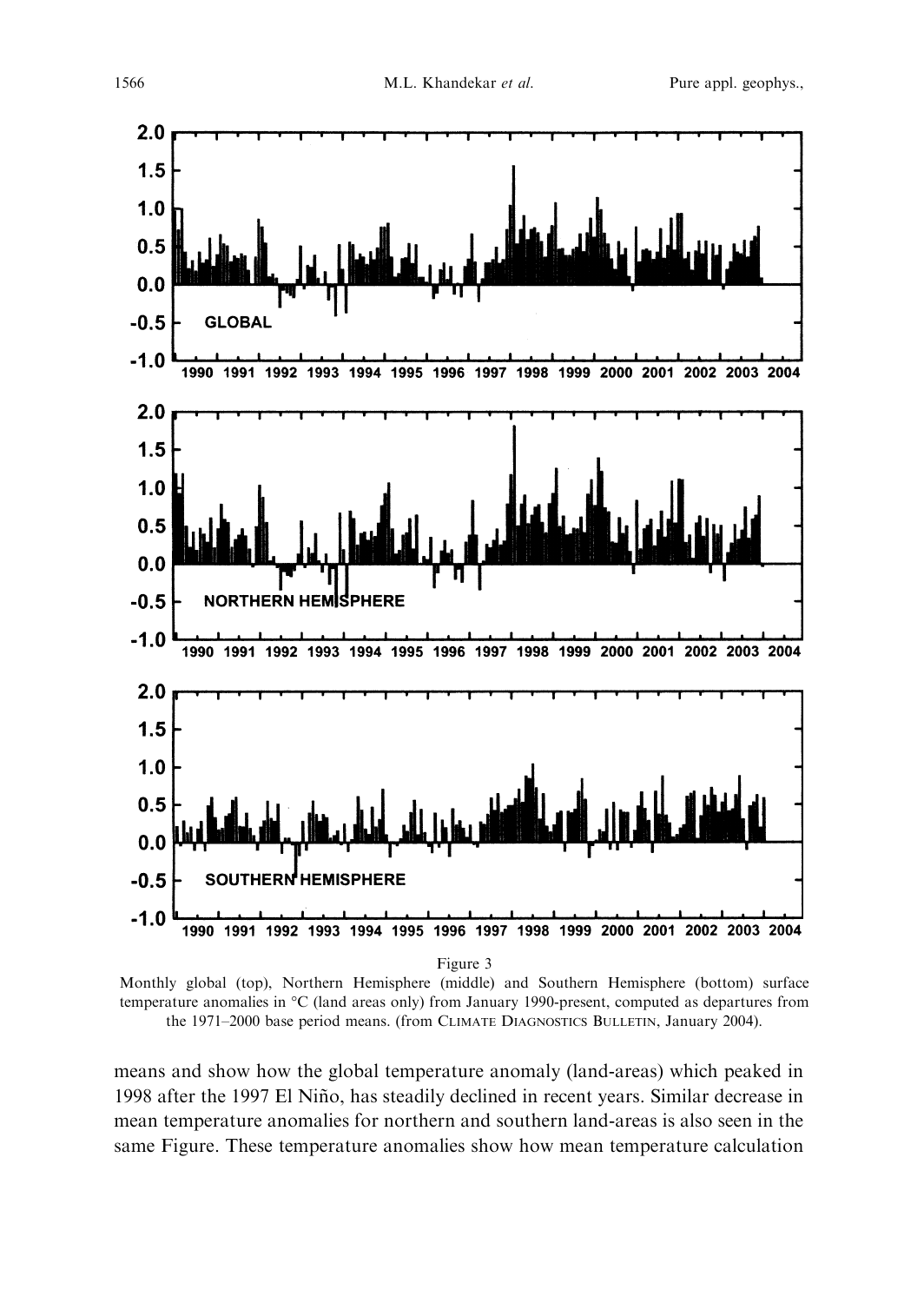can be significantly influenced by natural climatic events like El Niño (KUMAR et al., 2001).

### 6. Earth's Temperature Variation in Geological and Historical Times

Earth's temperature does not change monotonically. It rises and falls in highly irregular cycles and the amplitude of the change is highly variable. Earth's climate has been changing in geological as well as in historical times due to natural processes and it is instructive to take a closer look at the earth's temperature variation. While there is no universal agreement on the earth's climate history, there is some consensus on the following temperature history, which is based on a variety of data sources, mostly proxy records for the geologic past, with weather diaries for the past few centuries and instrumental records for the 20<sup>th</sup> century and part of the 19<sup>th</sup> century. The following is a partial list of proxy records: boreholes, glaciers, coral reefs, tree rings, sediments, pollen, insects, sea organisms, river flow, dune migration, stalactites, crop amounts, etc. The list provided here is in random order and does not reflect the order of importance of various proxy records.

The earth's temperature history reverting to 500 MY (Million Years) is given below:'

- Earth was warmer than now at  $-500 \text{ MY}$ ,  $-390 \text{ MY}$ ,  $-250 \text{ MY}$ , and  $-100 \text{ MY}$  and colder than now at  $-445$  MY,  $-310$  MY,  $-170$  MY and  $-35$  MY (VIEZER et al., 2000; KUMP, 2000).
- -490 to -443 MY (Ordovician glaciation). Colder than present (SHAVIV and VIEZER, 2003).
- -145 MY (Cretaceous). Very warm. Speculation that there was no ice on the planet, even at the poles (ENVIRONMENT CANADA, 2003).
- $\bullet$  -43 MY (Eocene). Very warm. CO<sub>2</sub> levels then were less than during the glaciation at –114,000 years (ENVIROTRUTH, 2003).
- $\bullet$  -17 MY (Miocene) very warm.  $CO<sub>2</sub>$  levels then were less than present levels (ENVIROTRUTH, 2003).
- -2 MY very warm. Forests almost extended towards the North Pole (ENVIRO-TRUTH, 2003).
- $\bullet$  -1.6 MY to now. Thirty-three glacial advances (ice ages) and retreats; earth was much colder than at  $-2$  MY (ENVIROTRUTH, 2003). Periodic and rapid fluctuations from cooler to warmer periods are referred to as interglaciations. Reasons cited are: continental drift, changes in ocean configurations, changes in atmospheric and ocean circulations, natural wobbles in earth's orbit (called Milankovich cycles) and variations in solar energy.
- -125,000 years. Very warm in Europe. Hippopotami and other animals, now confined mainly to Africa in natural habitat, existed in Northern Europe (ENVIROTRUTH, 2003).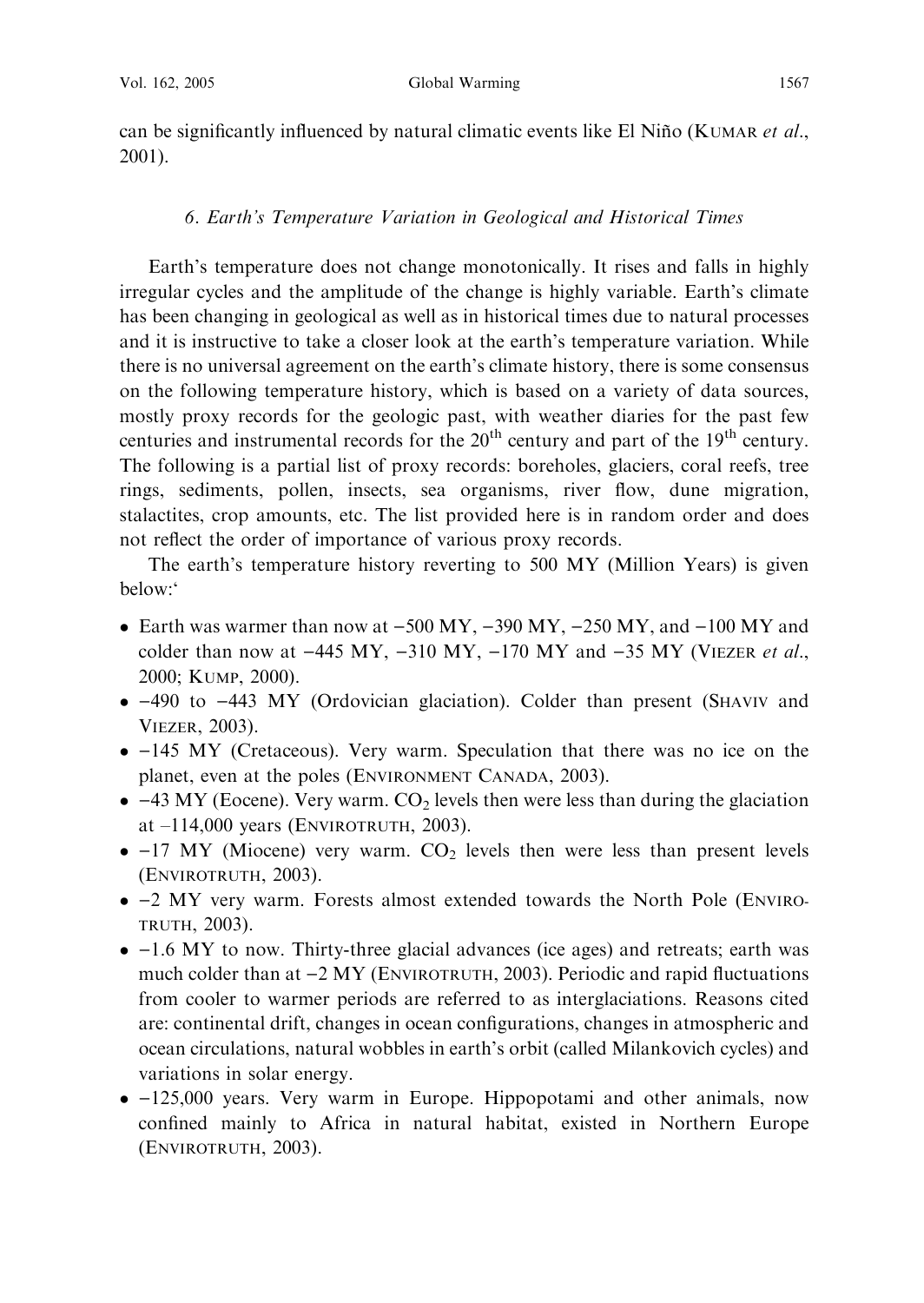- $\bullet$  -114,000 years. Beginning of the most recent glacial period. Very cold. High  $CO_2$ levels (ENVIROTRUTH, 2003).
- -50,000 years. Very cold. Most of North America was covered by ice, some places up to 1.5 km thick (ENVIRONMENT CANADA, 2003).
- -15,000 years. Earth was emerging from the last ice age. Temperatures in Greenland rose by 9  $\degree$ C in 50 years (WEART, 2003).
- $\bullet$  -12,000 years. In Europe, temperatures varied from warmer than present to the coldest during the ice age in a few decades and then bounced back. In Greenland, temperatures rose by  $8 \text{ °C}$  in a single decade (WEART, 2003).
- $\bullet$  -11,000 years. Last ice age ended. Since then temperatures have been fluctuating (ENVIRONMENT CANADA, 2003).
- $\bullet$  -7,000 to -4,000 years. 1 to 3°F warmer than now (ENVIRONMENT CANADA, 2003; BRIFFA, 2000).
- $-5,000$  years. Cooling of 2 °C globally. 6 °C cooling in the Arctic and only 0.5 °C in lower latitudes (ENVIROTRUTH, 2003).
- -2,000 years. Tree-ring records from Siberia suggest no temperature change except three episodes (i) Medieval Warm Period (MWP), (ii) Little Ice Age (LIA) and (iii) high temperatures of  $20<sup>th</sup>$  Century with peak in 1940 (CENTER FOR THE STUDY OF CARBON DIOXIDE AND GLOBAL CHANGE, 2003).
- 800 to 1300 A.D. MWP (Medieval Warm Period): 1 to 2  $^{\circ}$ C warmer than present. Warmest period was during 900 to 1100 A.D (Soon and BALIUNAS, 2003; VILLALBA, 1990, 1994).
- 1000 A.D. Very warm in the Arctic. Sailing activity reported where there is a permanent ice pack now (THOMPSON et al., 2000; BRIFFA, 2000 and also LAMB, 1972a, b; VILLALBA, 1990, 1994).
- 1350 1800 A.D. LIA (Little Ice Age): Average temperature dropped by 1.5  $\degree$ C in 100 years. Coldest period of the LIA was during 1550 to 1700 (JONES et al., 1998; VILLALBA, 1990, 1994).
- 1860 to present time: This period of instrument data has provided the most detailed description of the earth's climate with a steep temperature increase between 1910–1940, a moderate decrease from 1945 to 1970 and the present warming from about 1975 (LAMB, 1972a, b; DEGAETANO and ALLEN, 2003; GRAY, 2002.

In the context of the earth's climate through the last 500 million years, the recent (1975–2000) increase in the earth's mean temperature does not appear to be unusual or unprecedented as claimed by IPCC and many supporters of the global warming hypothesis. According to MANN et al. (1998, 1999), the  $20^{th}$  century is likely the warmest century in the Northern Hemisphere and the 1900s were the warmest decades with 1998 as the warmest year in the last 1000 years.

Several recent studies have questioned the conclusion of Mann et al., which has become the pivotal issue in the global warming debate at present. A paper by SOON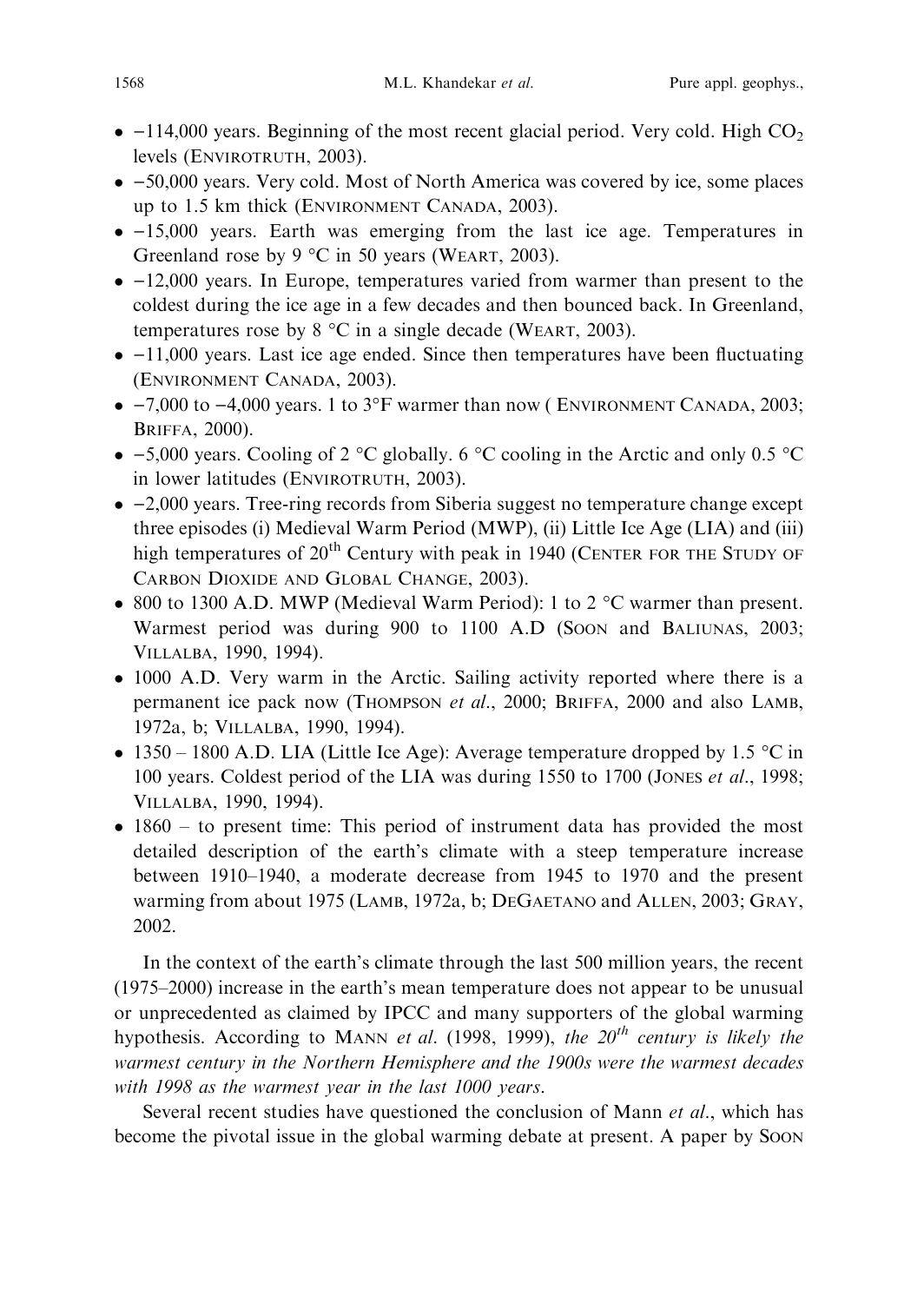Vol. 162, 2005 Global Warming 1569

and BALIUNAS (2003) examines a large number of proxy records and concludes that the 20<sup>th</sup> Century is probably not the warmest or a uniquely extreme climatic period of the last millennium. Another recent paper by MCINTYRE and MCKITRICK (2003) recalculates and reconstructs the Mann et al. temperature curve of the last 1000 years shown in Fig. 2 (this curve has been dubbed ''the Hockey Stick Curve'') using all available data and improved quality control. The recalculated curve by McIntyre and McKitrick is shown in Fig. 4. This Figure suggests that the  $20<sup>th</sup>$  century is unexceptional when compared to the  $15<sup>th</sup>$  century (1400–1500 A.D.) which according to McIntyre and McKitrick, could be warmer than the 20<sup>th</sup> century. Several other studies (e.g., LAMB, 1965; GROVE, 1996, 2001; OGILVIE and JONSSON, 2001) have suggested that the MWP (Medieval Warm Period) and the LIA (Little Ice Age) were global scale climatic anomalies and not just regional phenomena as concluded by IPCC (2001). The debate concerning the scale and extent of MWP and LIA continues at present.

The structure of the observed warming has become another point of debate in recent years. According to MICHAELS et al. (2000), the observed warming of the last fifty (1950–2000) years is mostly confined to the dry, cold anticyclones of Siberia and northwestern North America during the winter season. Further, on a seasonally weighted basis, a relatively small area (12.8%) contributed over half of the annual warming, while in the winter season of the Northern Hemisphere, 26% of the area



Temperature change (with respect to present mean temperature) over the last six centuries by Mann et al. (thin line) and as recalculated by McIntyre and McKitrick (thick line). See text for further discussion (from MCINTYRE and MCKITRICK, 2003).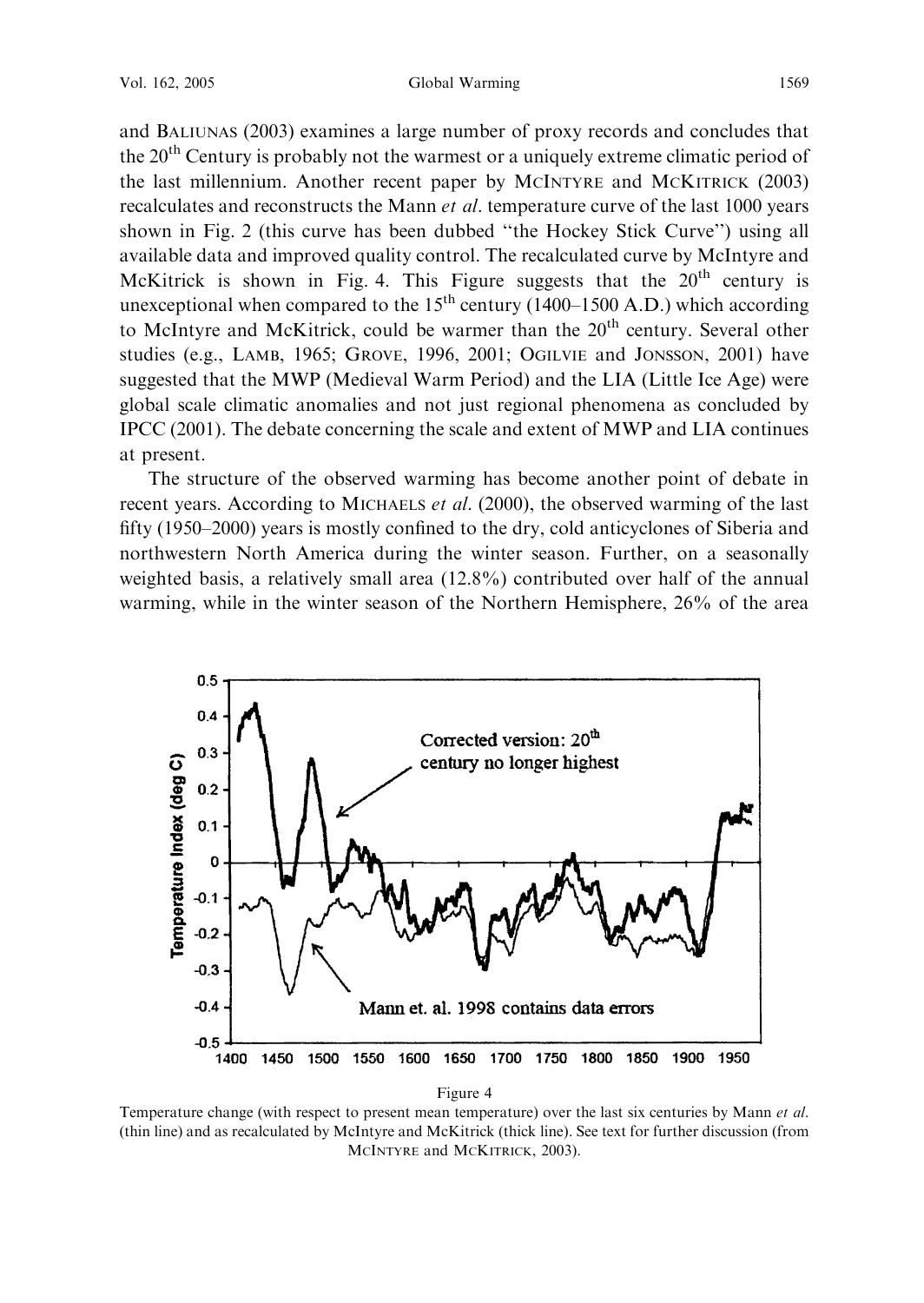accounts for 78% of the warming. The spatial patterns of observed warming, according to MICHAELS *et al.* (2000) are not consistent with that projected by many of the climate models as reported in the IPCC documents (e.g., IPCC, 1996). In another recent paper by JONES and MOBERG (2003), the observed warming of the  $20<sup>th</sup>$ century is identified as having occurred during two distinct periods, 1920–1945 and 1975–2000. JONES and MOBERG further document that the recent (1975–2000) warming is statistically significant only at 19% of the grid locations; these grid locations being predominantly distributed over heavily populated and industrial areas of the earth. Thus it can be argued that the recent warming could be due to land use change and related economic activity and need not be linked to the atmospheric GHGs.

Finally, the warming that is being debated at present appears to be restricted to the lowest layer of the earth's atmosphere, approximately 1.5 km atmospheric layer above the earth's surface. Extensive analysis of satellite-derived surfacetemperature data of the recent 22 years (1978–1999) by CHRISTY et al., (1995, 1998, 2000) shows that in the troposphere (850–200 hPa layer), temperature trends range from  $-0.03$  to  $+0.04$  °C per decade (see Fig. 5), too small to be statistically significant from zero. Thus the troposphere has not warmed appreciably with respect to the earth's surface, as documented by Christy and coworkers. The tropospheric temperature changes have been recalculated in a recent paper by SANTER et al. (2003). A commentary by PIELKE SR. and CHASE (2004) discusses these calculations in additional details. These and other papers suggest that the



Lower tropospheric temperature as measured by NOAA satellite. The abscissa is years and the ordinate is temperature. The average trend in temperature change over 22 years (1979–2000) is estimated to be between  $-0.03^{\circ}\text{C}$  to  $+0.04^{\circ}\text{C}$  per decade. Note the high positive spike in temperature change during the strong El Niño years of 1997/98.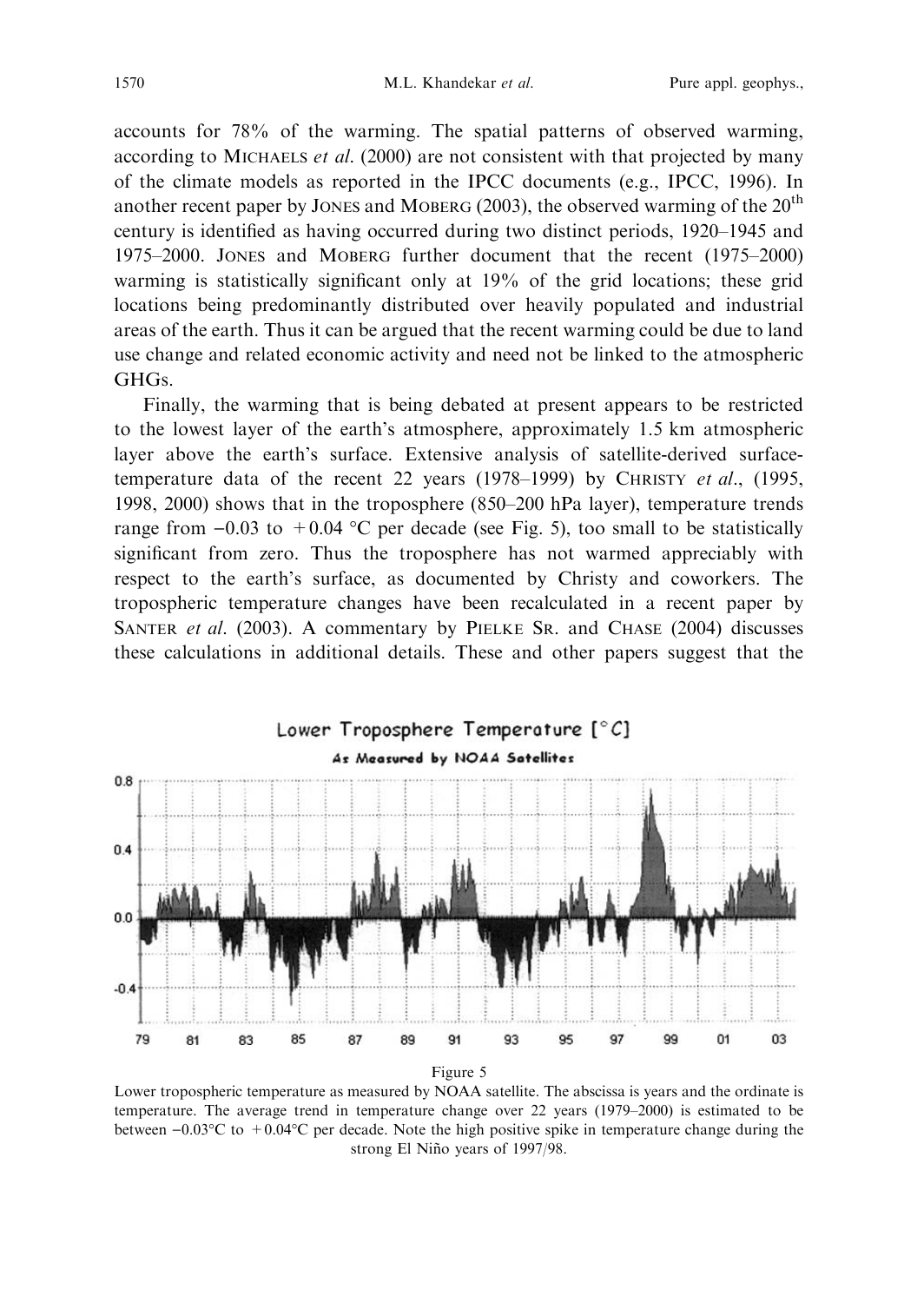troposphere has warmed in the recent 25 years, however the warming remains significantly less than the modeled warming of the lower-to-mid troposphere. (CHASE et al., 2004).

#### 7. Urbanization and Land-Use Change

Assessing the impact of urbanization and land-use change on the mean temperature calculation is a challenging task. The classical studies of MITCHELL (1961) and OKE (1973) suggest that an urban heat island effect could be significant even for towns with a population of a few thousand people. For large cities, the urban heat island effect has been shown to be as high as  $10 \degree C$  (temperature difference between the city center and a remote suburban location) in studies by OKE (1973) and others. The IPCC (1990) identified the urban heat island and its potential impact on surface air temperature as the most serious source of systematic error in the mean temperature calculation. In the context of the present global warming debate, the urbanization impact has been assessed as about 0.05 to 0.06  $^{\circ}$ C over one hundred years (JONES *et al.*, 1990; IPCC, 2001). This value appears too small in view of similar calculations for individual large cities or local regions.

Several recent studies (FUJIBE, 1995; GALLO et al., 1996, 1999; HANSEN et al., 2000, DEGAETANO and ALLEN, 2002; KALNEY and CAI, 2003) have taken a closer look at the land-use change impact on mean temperature calculations and these and other studies strongly suggest the impact to be significantly more than the value 0.06  $\degree$ C used by IPCC (2001). The study by Fujibe shows trends in mean temperature at several Japanese stations (where long-term temperature data of 100 years or longer are available) of between 2 to  $5^{\circ}$ C per hundred years at large cities and about  $1 \,^{\circ}\text{C}$  per hundred years at medium-sized cities. Another study by HINGANE (1996) estimates rising temperature trends of 0.84  $\degree$ C and 1.39  $\degree$ C per hundred years in the mean surface temperature calculated for Bombay (Mumbai) and Calcutta (Kolkata), two of the largest cities in India. Hingane used mean temperature data from Mumbai and Kolkata in conjunction with two neighboring stations to estimate the temperature trend due to urbanization as shown in Figure 6. Figure 6 shows how urbanization impact on temperature can gradually grow with time as two of the largest cities in India have grown in population and industrial development over 100 years.

Based on the study by KARL (1993) and others, it is now recognized that urbanization and land-use change influence minimum temperature, which in the last 100 years has risen faster than the maximum temperature at most locations, and this has led to a decrease in the DTR (Diurnal Temperature Trend). The recent study by GALLO *et al.* (1999) developed an innovative approach to identify rural vs. urban locations over the conterminous USA by using a night-light index from a satellite-based device. Their study (GALLO *et al.*, 1999) found that the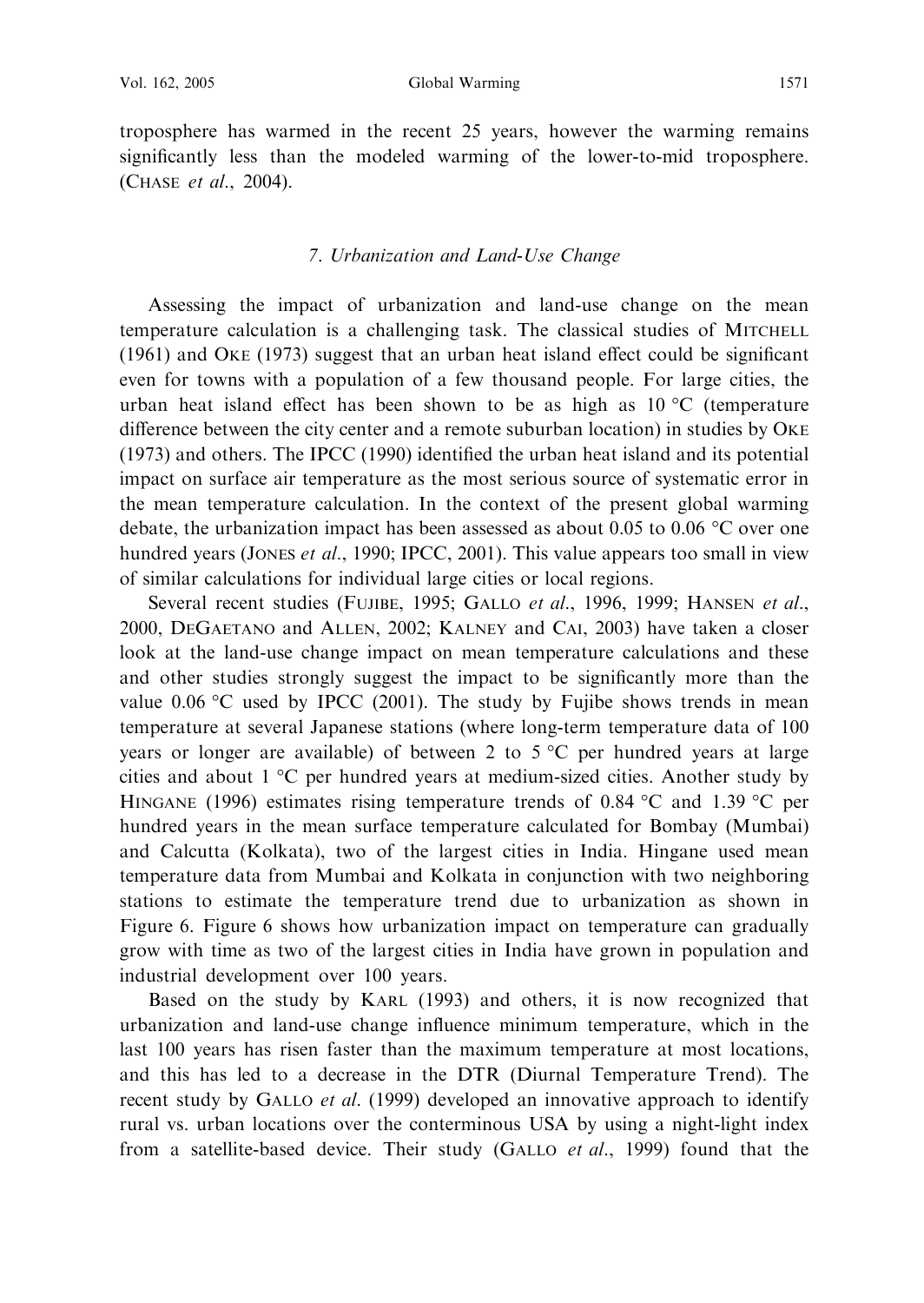

Long-term variation of surface-air temperature at two industrialized cities in India in relation to temperature variation at adjacent nonindustrial towns. Top: Calcutta vs. Sagar Island. Bottom: Bombay vs. Ratnagiri (from HINGANE, 1996).

decreasing trend in the DTR was smaller at rural stations than at urban stations by about 0.45 °C per 100 years. The study by HANSEN *et al.* (1997) suggests the urbanization impact of at least  $0.1 \text{ }^{\circ}\text{C}$  on the earth's mean temperature calculations over a 100-year period. A more recent study by HANSEN et al. (2001) concludes that local human effect (urban warming) can be identified even in suburban and small-town surface air temperature records. Another recent study by KALNEY and CAI (2003) used the NCAR (National Center for Atmospheric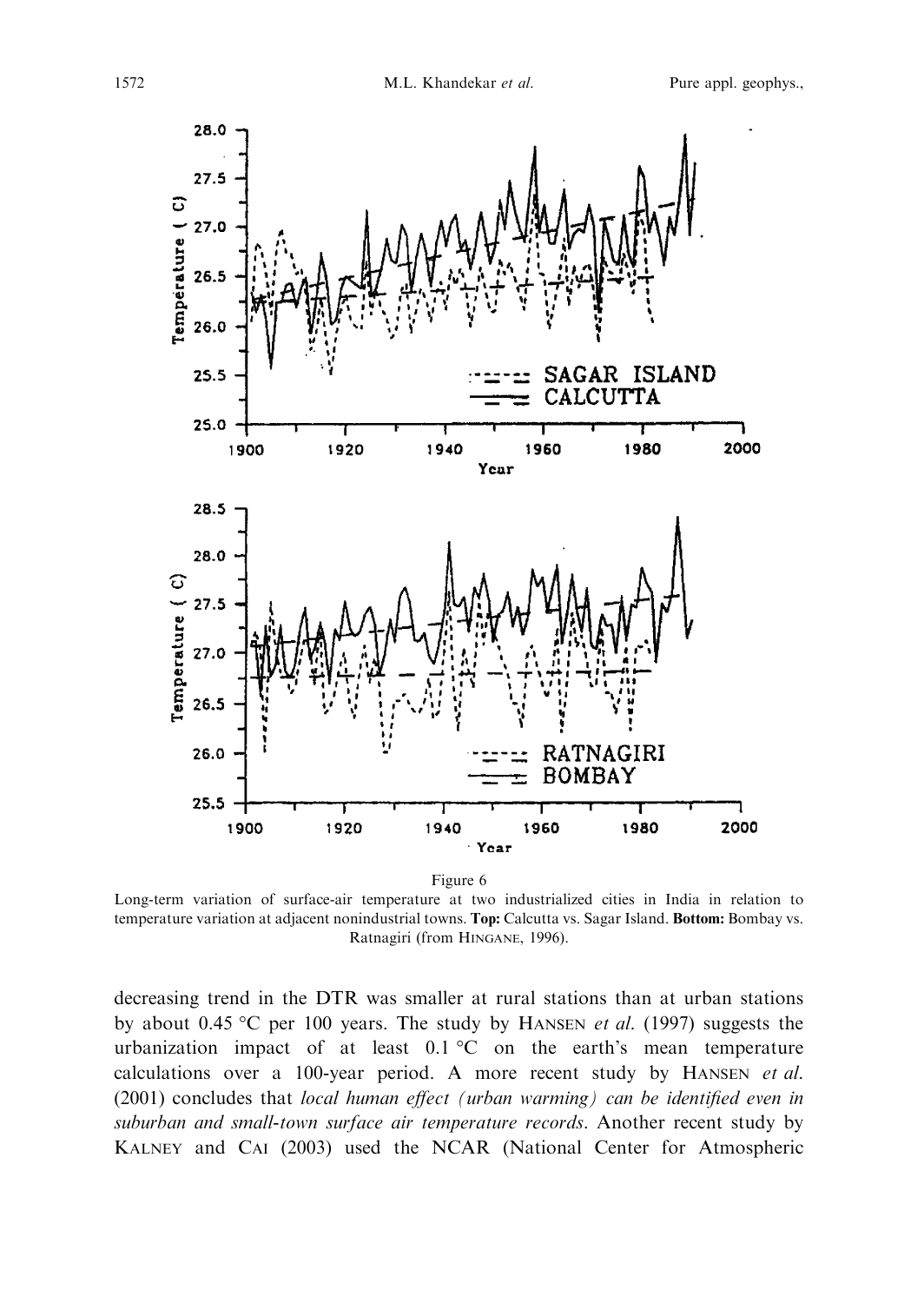Research, Boulder, USA) reanalysis for the 1950–2000 period and reconstructed the surface temperature by extrapolating the various tropospheric level data to the surface level. Kalney and Cai obtained the urbanization and land-use change impact of 0.27 °C per century and about 0.18 °C for the recent 25-year period; this value  $(0.18 \text{ °C})$  being highly significant.

In another recent study by OOKA (2002), the urbanization impact on the temperature variation over Metropolitan Tokyo is documented using a network of stations in and around Tokyo for which data are available from 1870 through 2002. It is of interest to note that the temperature has risen by about  $4 \text{ }^{\circ}C$  in the central part of Tokyo from its surroundings during the 150-year period. This increase of about  $4^{\circ}$ C in the central part of Tokyo can most assuredly be attributed to urbanization and land-use change impact in and around Tokyo. Another recent study by DEGAETANO and ALLEN (2002) makes a detailed analysis of temperature structure at many locations in the USA and obtains trends in the occurrence of maximum and minimum temperatures which are significantly influenced by urbanization. In the most recent study, PETERSON (2003) carefully analyzes rural/ urban temperature differences for several clusters of stations in the USA and demonstrates that the differences between rural and urban sites are insignificant when homogeneity and other corrections are applied. Peterson's analysis is, however, based on only three years' data (1989–1991) and may not apply over longer durations as shown by Hingane, Fujibe and Ooka for locations in India and Japan, respectively.

Since urbanization is decidedly linked to economic activity, another recent study (MCKITRICK and MICHAELS, 2004) has investigated the global temperature histories at over 200 individual stations in 93 countries, to identify the impact of local economic activity like income, GDP (Gross Domestic Produce) growth rates, coal use, etc. McKitrick and Michaels find that the recent (1979–2000) temperature trends are influenced by economic activity and sociopolitical characteristics of the region surrounding individual stations.

Besides the urban/rural influence, the impact of land-use change and landscape dynamics on the climate system is being increasingly recognized and studied. In a landmark paper by PIELKE *et al.* (2002), the impact of land-use change and associated landscape dynamics on the climate system has been documented. It is further concluded that a more complete indication of human contribution to climate change will require the climatic influence of land-surface conditions and other processes to be included. Many of these processes will have strong regional effects that are not represented in a globally averaged metric. The study by PIELKE et al. brings out an important 'climate forcing' in the radiation budget of the earthatmosphere climate system. Pielke has further suggested (PIELKE, 2002) that the climate forcing by land-use change and landscape dynamics can overwhelm the GHG forcing in the future. Other related studies reported in recent literature (CHASE et al., 1996; RADDATZ, 2003a,b) suggest how land-cover changes in terms of agricultural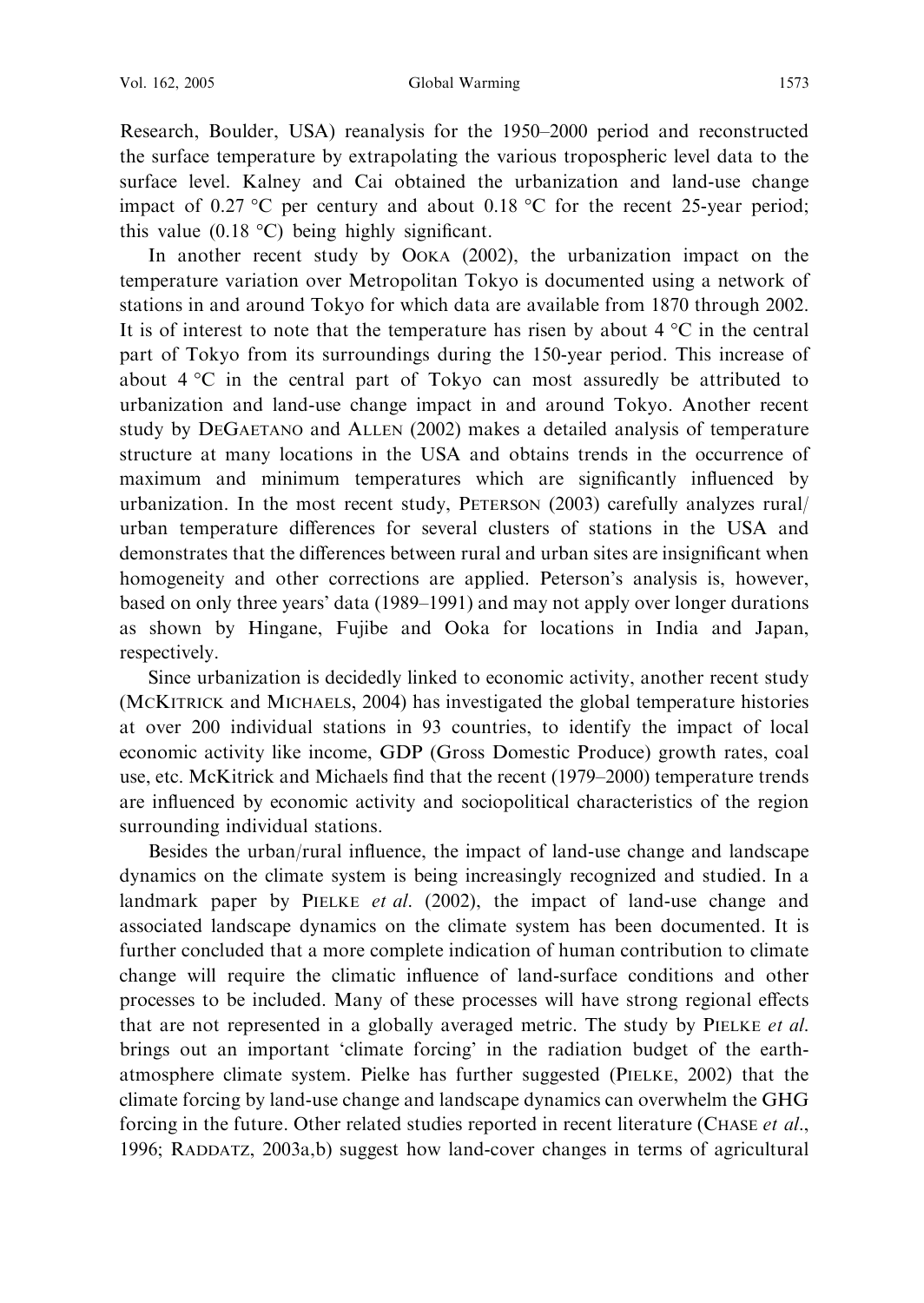practices over various regions and subsequent leaf-area index can influence the global climate system. These and related papers have added a new dimension to the global warming debate.

In summary, the impact of urbanization and land-use change on the mean temperature calculation appears considerably more significant than that which has been assumed to date. There is a definite need to reanalyze the mean surface temperature calculation and to determine the ''true warming'' due to GHG  $(CO<sub>2</sub>-induced)$  forcing only. The above discussion also points to a need for adequately incorporating the impact of land-use/land-cover change in present and future climate models, as pointed out by PIELKE et al. (2002).

#### 8. The Impact of Solar variability and Sun's Brightness

The IPCC 1996 report did consider solar irradiance change over the last 100 years (and earlier) and its possible impact on global warming. However, it was concluded that the solar irradiance variation in the past century is likely to have been considerably smaller than the anthropogenic radiative forcing, and consequently its impact on global warming and climate change was considered to be insignificant. Several studies (e.g., HOYT and SCHATTEN, 1993; LEAN et al., 1995; LEAN and RIND, 1998; SOLANKI and FLIGGE, 1998) published in the last ten years have attempted to reconstruct solar irradiance variations over the last 300 years or more and these reconstructed solar irradiance values have been examined in conjunction with earth's mean temperature changes. These studies now suggest that solar forcing can be significant and may have contributed significantly to the observed warming of the earth's surface. According to LEAN *et al.* (1995) and LEAN and RIND (1998), solar forcing may have contributed to about half of the observed warming of 0.55  $\degree$ C since 1860 and about one third of the warming since 1970. Lean and Rind further state that since 1970, GHG forcing has been significantly larger than solar forcing and consequently the solar forcing signal in the global warming data cannot be easily isolated. Other studies, notably by RIND and OVERPECK (1993), SOON et al. (1996) and POSMENTIER *et al.* (1998) have suggested that up to  $78\%$  of earth's warming between 1885 and 1987 can be accounted for by an increase in the sun's irradiance.

A few other studies reported in recent literature have attempted to analyze the solar brightness through geological times and have strongly suggested the dominant role of the sun in driving the earth's climate over geological times. Notable among these studies are by VIEZER et al. (2000) and SHAVIV and VIEZER (2003). These studies now suggest that increased  $CO<sub>2</sub>$  levels in geological times were not linked with increased temperature. The earth's climate history listed earlier (section 6) suggests no correlation between warmer periods in earth's climate and  $CO<sub>2</sub>$  levels. For more than 90% of earth's history the mean temperature of the earth was warmer than present (ENVIROTRUTH, 2003). According to SHAVIV and VIEZER (2003) the earth's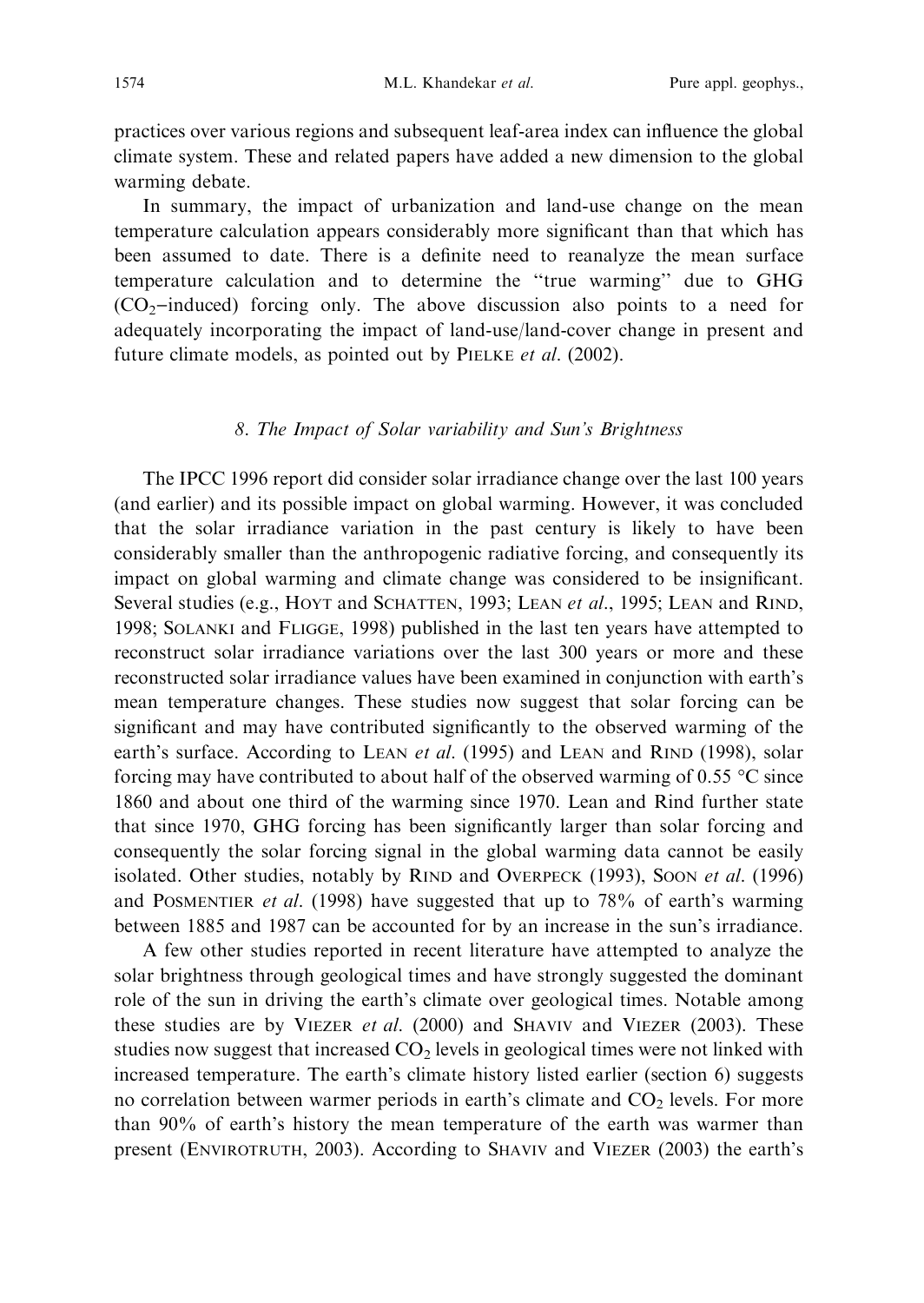temperature fluctuated from slightly below  $-3$  °C to slightly less than  $+3$  °C from the present mean temperature over the last 500 million years (see Fig. 7). Their study which is based on the so-called "sea shell thermometer" also establishes that (Fig. 7) there is absolutely no correlation between atmospheric  $CO<sub>2</sub>$  levels and temperature. Shaviv and Viezer further show that the earth's temperature correlates well (Fig. 7) with changes in cosmic ray flux.

According to BENESTAD (2002) it is inappropriate to claim that response to solar activity can explain all the  $20<sup>th</sup>$  century warming, as it is to dismiss it as making a negligible contribution. Any mechanism, linking solar activity and climate, must involve a forcing agent that penetrates at least into the stratosphere, if not into the



Figure 7

Top panel: CO<sub>2</sub> levels (determined from reconstructed partial pressure of atmospheric carbon dioxide). Middle panel: Cosmic ray flux (determined from a diffusion model that takes into account the geometry and dynamics of the spiral arms of the galaxy). Bottom panel: Temperature anomaly (determined from reconstructed sea-water temperatures based on various proxy records). The abscissa is years (in millions) BP (Before Present). (Simplified from SHAVIV and VEIZER, 2003 and PATTERSON, 2003).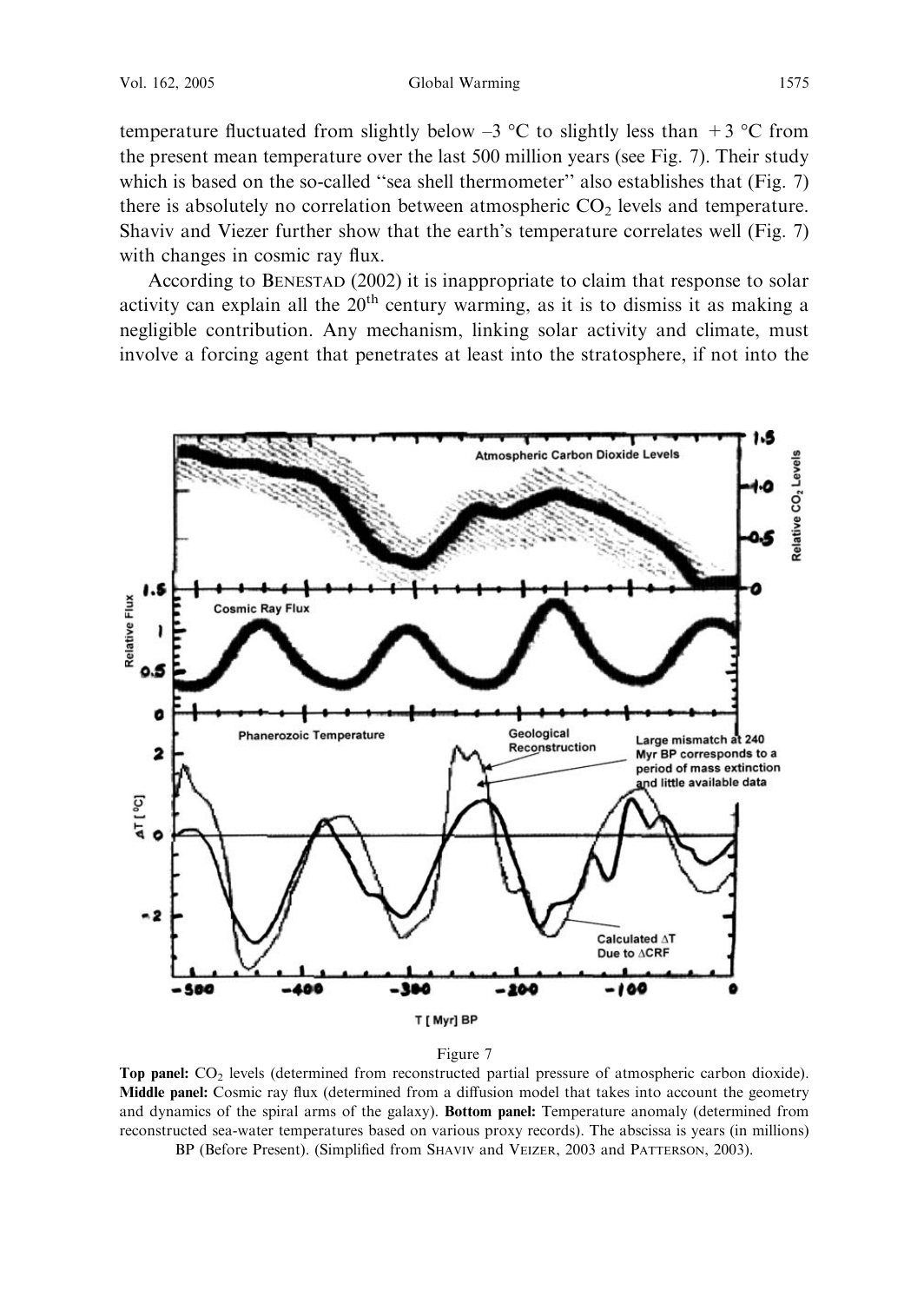troposphere. Benestad further proposes that solar ultraviolet irradiance can provide forcing which can influence the earth's climate. Observations show that this forcing does affect the climate at the 30 hPa ( $\sim$ 25 km) level. The question then is: Can this forcing somehow affect the dynamics and climate at the 1000 hPa level? However, there are two other solar agents that appear more promising, in view of their ability to produce changes in atmospheric ionization. These two agents are solar wind and galactic cosmic ray flux affecting clouds. These two (solar) forcing mechanisms are present in the stratosphere as well as the troposphere with modulation amplitudes of about 10%. SVENSMARK and FRIIS-CHRISTENSEN (1997) demonstrate that there is a direct connection between earth's cloud cover and cosmic ray flux and this can influence earth's climate more effectively than increasing  $CO<sub>2</sub>$  levels.

It has been argued by LANDSBERG (1974) and RANDALL *et al.* (1984) that merely one to four percent increases in marine stratocumulus cloud cover can offset any warming due to a doubling of CO<sub>2</sub>. Svensmark and Friis-Christensen further document an increase in solar irradiance of about 1.5  $W/m<sup>2</sup>$  over a short period from 1986 to 1990. Further, studies by BARLOW and LATHAM (1983) and by DICKINSON (1975) show that secondary ions produced by cosmic rays can provide condensation nuclei which can enhance cloud cover. Thus solar irradiance change can influence earth's climate far more effectively over a short period of time than increased  $CO<sub>2</sub>$ forcing over a considerably longer period as claimed by IPCC.

Finally, two new studies deserve attention here: A statistical analysis of satellitederived tropospheric (and stratospheric) temperature anomaly and solar irradiance has been carried out by KARNER (2002) in an attempt to identify solar influence on the tropospheric temperature trends. Karner's study demonstrates that global average tropospheric temperature anomaly and solar irradiance anomaly behave similarly and show antipersistency for scales longer than two months. A precise definition of ''antipersistency'' is provided by KARNER (2002). Karner's study suggests a cumulative negative feedback in the earth's climate system, contrary to the suggestion by MITCHELL (1989) of a positive feedback. The study further emphasizes the dominant role of solar irradiance variability and lends no support to the hypothesis of anthropogenic climate change. In a more recent investigation, FOUKAL (2003) suggests that slow variation in solar luminosity can provide a missing link between sun and climate. Foukal's study suggests that solar impact on the earth's climate may be driven by variable output of ultraviolet radiation or plasmas and fields via more complex mechanisms than direct forcing of tropospheric temperature.

In summary, the impact of solar variability and sun's brightness on the earth's climate has been brought into sharper focus in several recent studies. These studies further suggest a much stronger solar impact on earth's climate than previously believed. Some of the recent studies (e.g., SHAVIV and VIEZER, 2003; BENESTAD, 2002) suggest a definite link between solar variability and cloud cover which can significantly influence earth's mean temperature. The role of solar variability and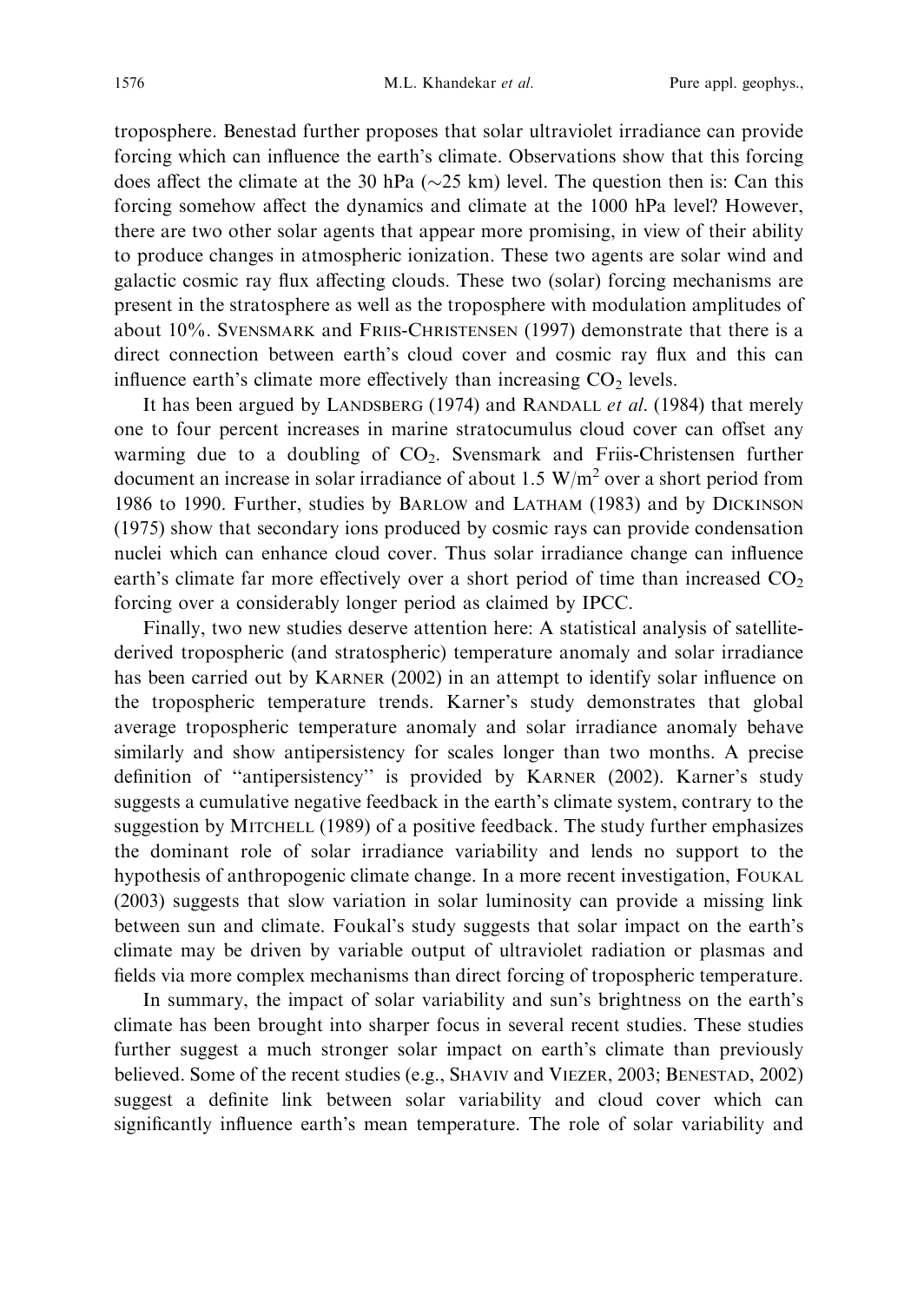the sun's brightness on earth's climate has not been fully incorporated in most climate modeling studies at present.

# 9. Sea-level Variations

This is not a review of sea-level variation, but rather an evaluation of the suggestion that global warming may be causing (accelerated) sea-level rise currently and in the future.

Sea-level measurements are even more biased than weather stations (GRAY, 2002). They are mainly near Northern Hemisphere ports, and are subject to local and short and long-term geological changes which are difficult to allow for. Sites in remote, low population places, such as the smaller Pacific Islands, show no evidence of recent sea-level changes.

Figure 8 shows that the sea level is more or less steady in Tuvalu, one of the small atolls in South Pacific. According to the National Tidal Facility (NTF) of Australia, the historical record shows no visual evidence of any acceleration in the sea level trends. They suggest that coastal degradation and sinking islets in Funa Futi were the result of environmental conditions, and not due to sea-level rise.

Other Pacific islands showing no detectable change in sea level are:



Tarawa, Kribati for 24 years Kanton Island for 28 years

Figure 8 Sea levels at Tuvalu in the South Pacific as measured by tide gauges for the period 1978 to 2000 (from the National Tidal Facility of Australia)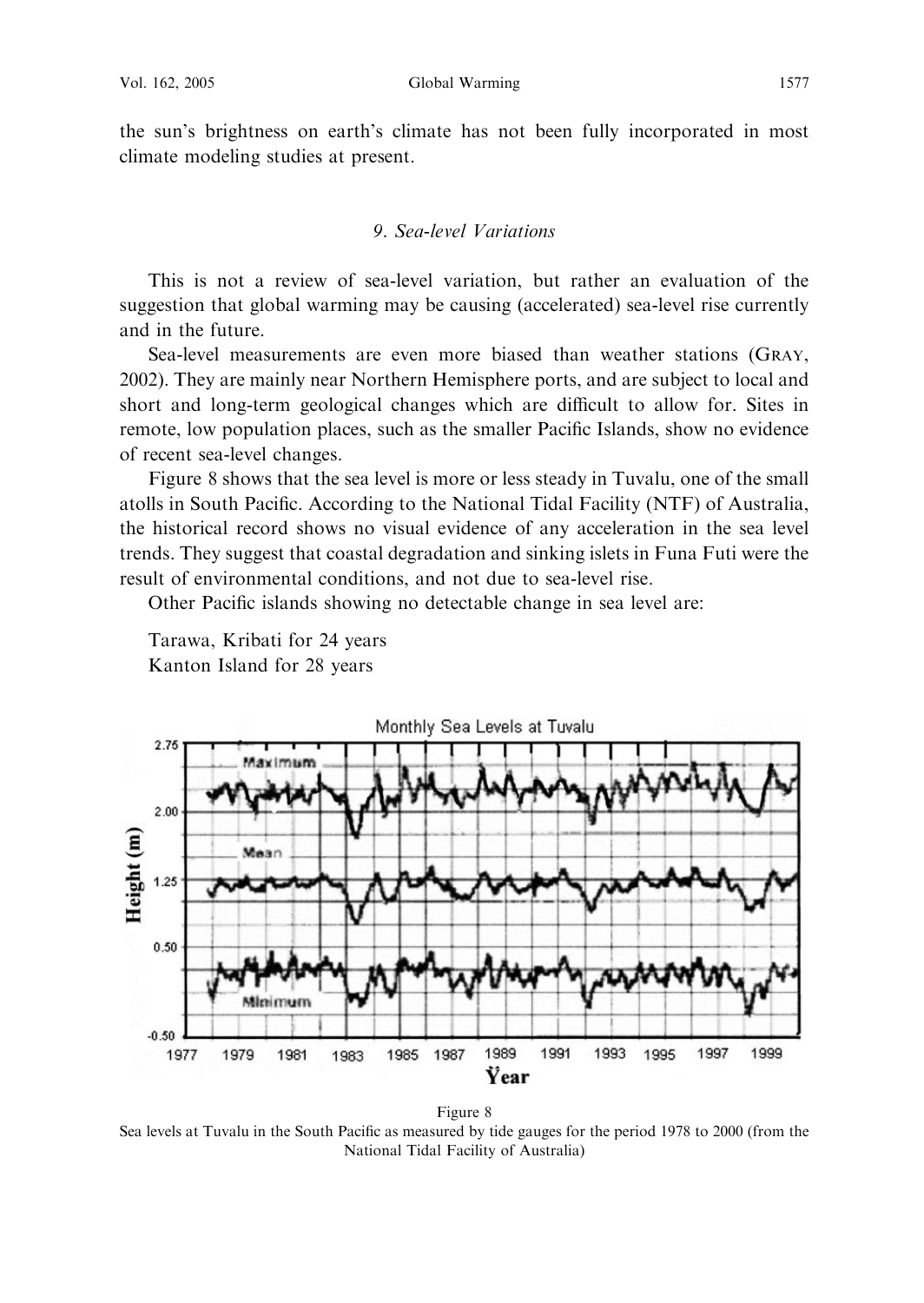Nauru for 26 years Johnston Island for 50 years Honiara, Solomons, for 26 years Saipan for 22 years

Many others exhibit a stable period followed by a sudden jump, most likely due to hotel or airport construction, or a hurricane. Most of them also show no mean temperature increase over the period. The El Nin˜o events of 1983 and 1998 show low readings.

According to IPCC (2001), "the sea level rise in the  $20<sup>th</sup>$  century is in the range of 1.0 to 2.0 mm per year with a central value of 1.5 mm per year. No significant acceleration in the rate of sea-level rise during the  $20<sup>th</sup>$  century has been detected. The study by BALTUCK et al. (1996) concludes that it is very probable that the rising sea level is due to natural causes and not due to man's contribution to the greenhouse effect.

Sea level has been rising naturally since the end of the last ice age and this has not accelerated recently. The total rise has been over 120 meters and is still proceeding at a rate of about 18 cm per century. An inspection of sea-level data does not show accelerated rise during the last fifty years, when the mean temperature of the earth increased by about  $0.5 \text{ °C}$  (ENVIROTRUTH, 2003).

Ongoing sea-level rise is due to the slow melting of Antarctic ice sheets that have been gradually disappearing for about 18,000 years; the date of the last glacial maximum. As far as we can tell from geological data, only temperature variations on a millennial time scale can affect this rate. Climate fluctuations lasting decades or even centuries are too short to affect appreciably this rate of melting. So unless another ice age commences in the meantime, sea level is bound to continue rising at about the same rate as present.

It is also important to understand that just as the melting of ice cubes in a glass of water does not cause the glass to overflow, the melting of polar sea ice will not result in ocean level changes. Only if massive quantities of inland Antarctic and Greenland glaciers melted, would sea levels raise enough to submerge coastal settlements. This did not happen 5,500 years ago, when the earth was three degrees warmer. Sea level was only two meters higher than now at 120,000 yeas ago, when temperatures were almost six degrees warmer than now.

Ordinarily, small island nations like the Maldives and Barbados are not threatened by such a rise. This is because these island countries are built entirely on coral and coral fragments. This coral is continually and quickly growing upwards and, unless something disastrous happens to the natural environment in a region, no sea-level rise is fast enough to get ahead of coral growth. The Maldivian reefs have been coping with increasing sea level for the past few thousand years and were able to keep up even when the ocean was rising ten times faster than it is now, about 10,000 years ago.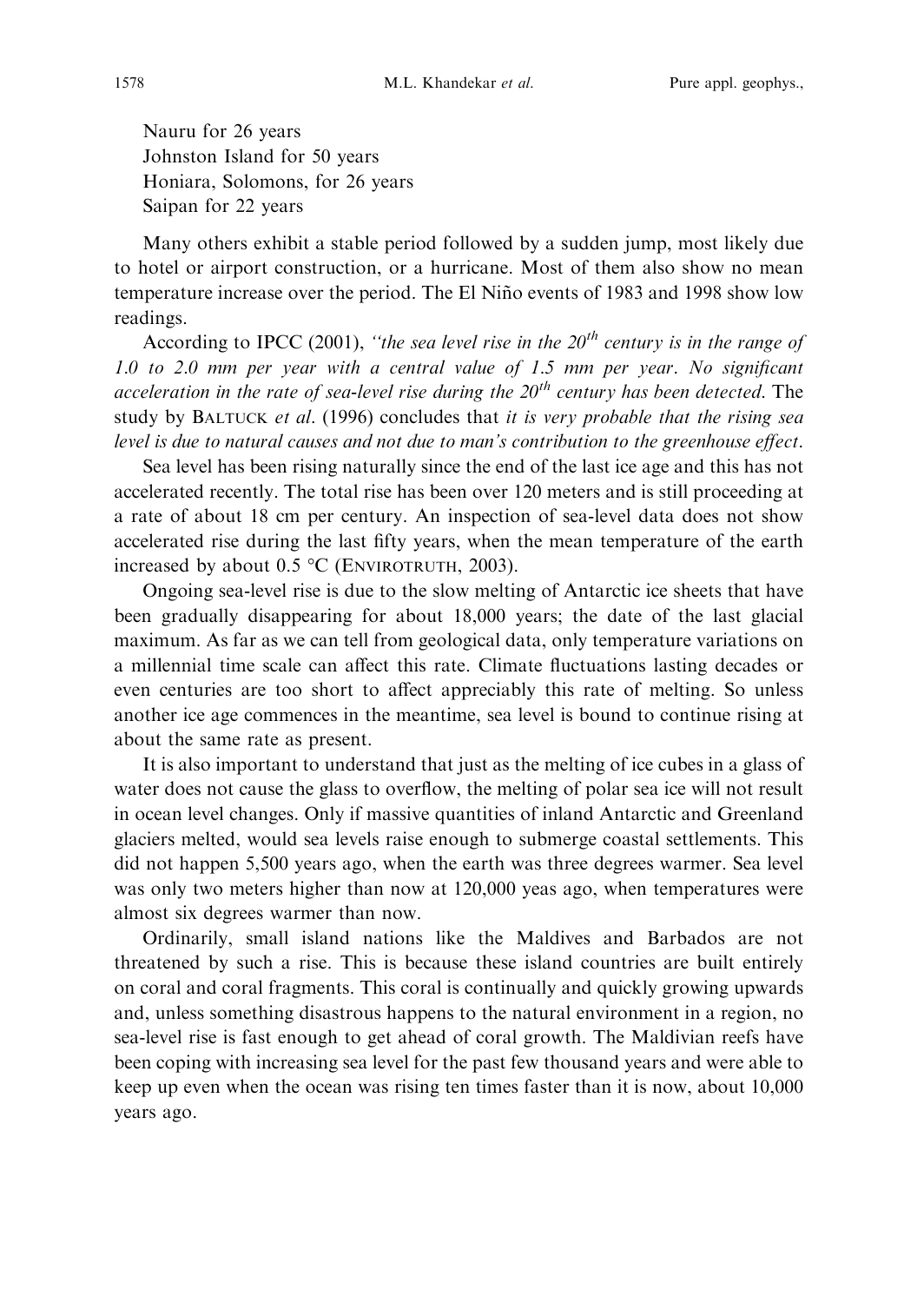#### 10. Extreme Weather Events

An important consequence of global warming is the possibility of increased incidences of extreme weather events worldwide. The most recent document on climate change (IPCC, 2001) has identified a number of extreme weather events which are expected to be observed with increased frequency during the  $21<sup>st</sup>$  century. Increased incidences of some of the extreme weather events (e.g., frequent heavy precipitation, increased hot spells in summer, increased summer continental drying and associated risk of drought) are purported to have been observed and detected during the latter half of the  $20<sup>th</sup>$  century. The earlier climate change document (IPCC, 1996) summarizes that warmer temperature will lead to a more vigorous hydrologic cycle; this translates into prospects for more severe droughts and/or floods in some places and less severe droughts and/or floods in other places. Several models indicate an increase in precipitation intensity, suggesting a possibility for more extreme rainfall events.

The global warming/extreme weather link has been investigated in numerous studies in recent years. Besides scientific studies, a number of informal articles and commentaries have appeared in news and print media (popular science magazines, etc.). Also, news treating extreme weather events worldwide (e.g., hurricane landfalling, outbreak of tornadoes, summer heat waves, large forest fires) is reported on television and in newspapers with suggestions of a possible link to global warming. According to UNGER (1999), American television viewers are three times more likely to see a story on severe weather today than they were only thirty years ago. The growing news coverage of extreme weather events and their socio-economic impact has created a perception that extreme weather events are on the rise at present and are due to the increasing mean temperature of earth.

When carefully analyzed, the link between global warming and extreme weather is more a perception than reality. A number of peer-reviewed studies cited in IPCC (2001) appear to suggest global warming/extreme weather link, however a close inspection of available data does not provide any evidence of such a link at this point in time. In a survey article, BALLING and CERVENY (2003) analyze a number of severe weather events in the conterminous USA and find no upward trend in their frequency in recent years. Balling and Cerveny further analyze damage from severe weather which has increased in recent years in the USA, however, when the damage in terms of loss of human life and property is adjusted to inflation, population growth and wealth, this upward trend in damage disappears. A similar conclusion is arrived at in another comprehensive study by CHANGNON (2003) who has documented that shifting economic impact from weather extremes in the United States is a result of societal change and not global warming. Elsewhere in North America, KHANDEKAR (2000, 2002) has analyzed some of the synoptic scale events such as Atlantic and Pacific hurricanes and (USA/Canada) East Coast winter storms. Khandekar has also examined other extreme weather events like heat waves, intense thunderstorms/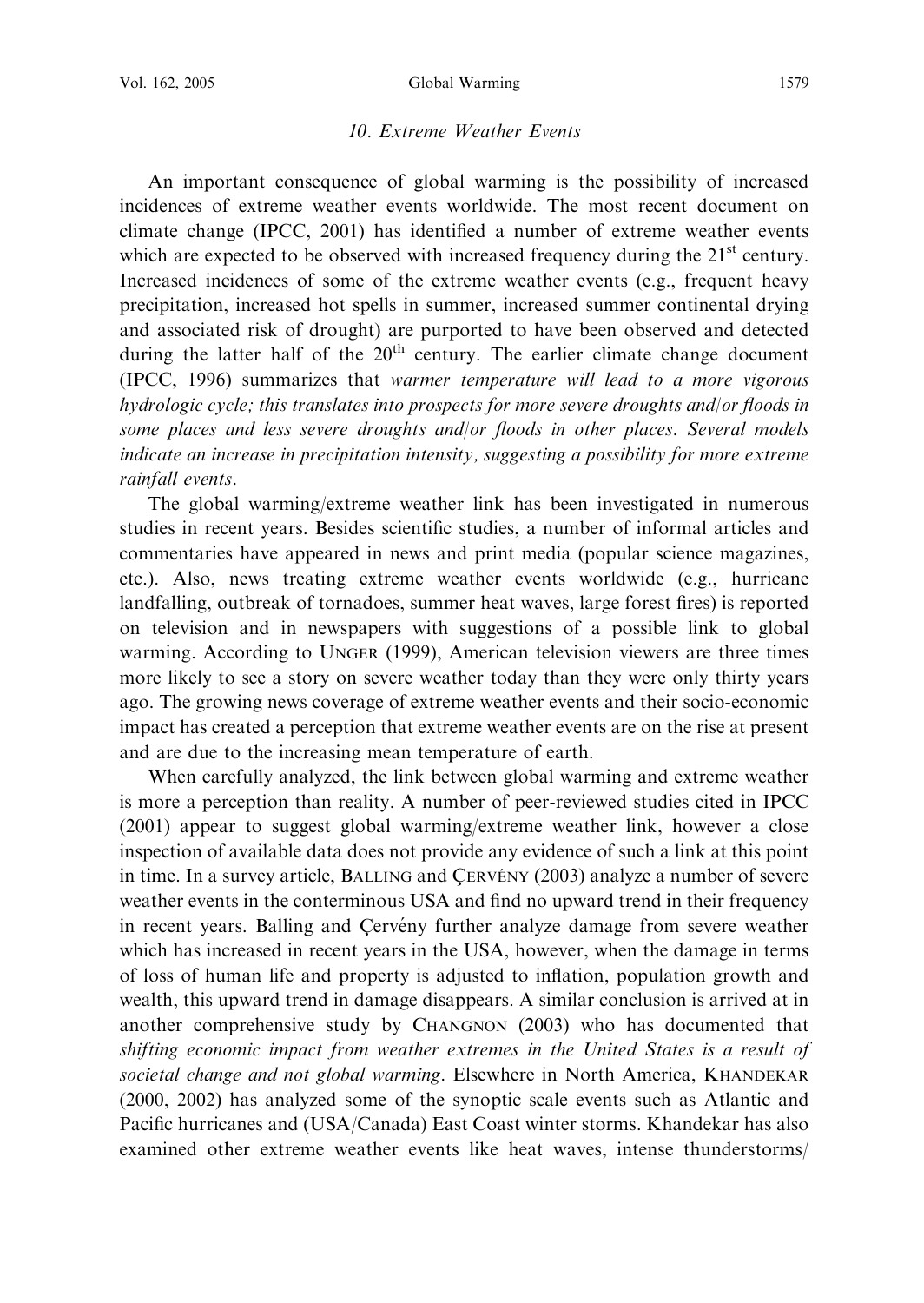tornadoes, ice storms in eastern Canada and winter blizzards on the Prairies. Based on a careful assessment of available data over Canada and the Canadian Prairies, Khandekar concludes that extreme weather events are not increasing in Canada or on the Prairies (south of  $70^{\circ}$ N) at this point in time. Some of the extreme weather events like Prairie winter blizzards are definitely on the decline (LAWSON, 2003) in frequency as well as in intensity. KHANDEKAR (2002) has further examined available data in the Arctic and sub-Arctic regions of Canada and found evidence of an increase in ''heavy precipitation'' events in the Canadian Arctic. However, the present database in the Canadian Arctic is limited in terms of length of time as well as in spatial coverage; consequently, a definitive conclusion regarding an increasing/ decreasing trend cannot be made currently. In another paper by KUNKEL (2003a), extreme precipitation trends are analyzed over North America and it is concluded that there is a definite increase in extreme precipitation trends in some regions of the USA (e.g., Great Lakes and Northeast) but not over Canada. In a subsequent paper KUNKEL (2003b) analyzes newly available data on rainstorms and concludes that the recent increase in extreme precipitation events in USA may be similar to what was observed more than 100 years ago and could thus be related to natural variability and not necessarily due to anthropogenic influence.

Elsewhere, extreme rainfall analysis has been made by ZHAI et al. (1999) for China and by RAKHECHA and SOMAN (1994) for summer Monsoon rains over India. Both these studies conclude no significant increasing trend in extreme rainfall events of 1-to-3-day duration. For southeast Asia, interannual rainfall variability is primarily governed by the ENSO (El Nin˜o-Southern Oscillation) phase and does not reveal an increasing/decreasing tendency in recent years (KHANDEKAR et al., 2000; KRIPLANI and KULKARNI, 1997). A comprehensive analysis by GROISMAN et al. (1999) finds a 20% increase in the probability of summer daily precipitation amount of over 25.4 mm (1 inch) in a few northern European countries like Norway and Poland, but such increasing trend has not been reported elsewhere in Europe. Over Australia, heavy rainfall events have increased in some areas, although this increase is not significant. For South Africa, a recent study by FAUCHEREAU et al. (2003) concludes that some regions have experienced a shift toward more extreme rainfall events in recent decades; however this increasing trend appears to be due to a closer link to ENSO phase in recent years and not due to anthropogenic influence.

In summary, the global warming/extreme weather link appears to be tenuous at best at this point in time. As pointed out by KHANDEKAR (2003), there is a definite need to closely examine this link using all available data in different parts of the world. A recent review paper by KARL and TRENBERTH (2003) states that *human* influences are large enough to exceed the bounds of natural climate variability. This statement and many other examples of ''extreme weather'' events given by Karl and Trenberth are debatable and require close examination.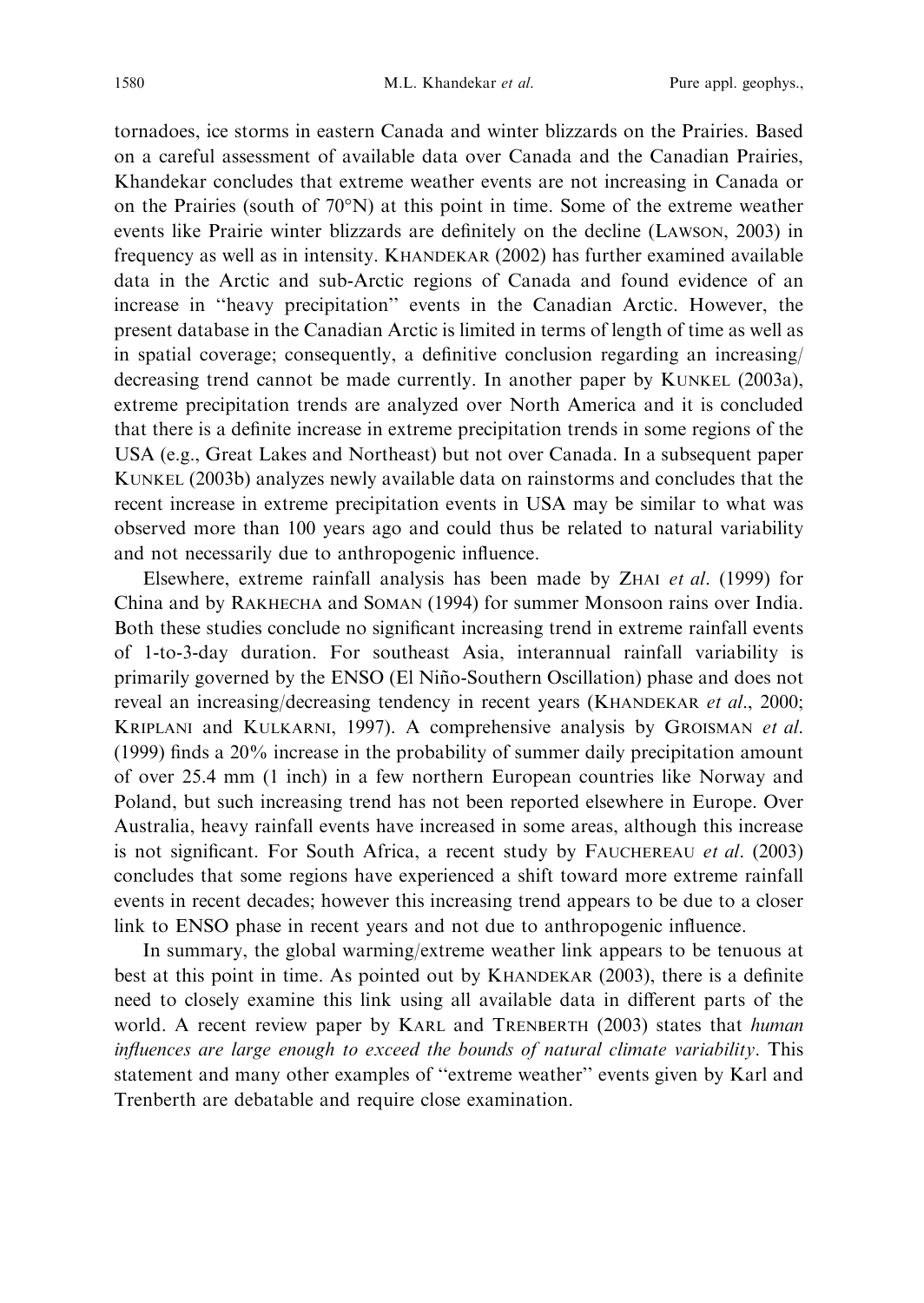#### 11. Summary and Conclusions

During the long geological history of the earth, there was no correlation between global temperature and atmospheric  $CO<sub>2</sub>$  levels. Earth has been warming and cooling at highly irregular intervals and the amplitudes of temperature change were also irregular. The warming of about 0.3  $^{\circ}$ C in recent years has prompted suggestions about anthropogenic influence on the earth's climate due to increasing human activity worldwide. However, a close examination of the earth's temperature change suggests that the recent warming may be primarily due to urbanization and land-use change impact and not due to increased levels of  $CO<sub>2</sub>$  and other greenhouse gases.

Besides land-use change, solar variability and the sun's brightness appear to provide a more significant forcing on earth's climate than previously believed. Recent studies suggest solar influence as a primary driver of the earth's climate in geological times. Even on a shorter time scale, solar irradiance and its variability may have contributed to more than sixty percent of the total warming of the 20<sup>th</sup> century. The impact of solar activity like cosmic ray flux on the earth's cloud cover has not been fully explored and may provide an additional forcing to the earth's mean temperature change.

There appears to be no intimate link between global warming and worldwide extreme weather events to date. Increasing economic impact due to extreme weather events in the conterminous USA appears to be a result of societal change in wealth and population and not due to global warming. Outside of USA, very few studies have been reported thus far which make a meaningful analysis of economic impact of extreme weather events. There has been no accelerated sea-level rise anywhere during the  $20<sup>th</sup>$  century.

Our review suggests that the present state of global warming science is at an important cross road. There is a definite need to reassess the science and examine various issues that have been discussed and analyzed here.

### Acknowledgments

The authors would like to express their sincere appreciation to Ms. Maria Latyszewskyj, chief librarian at Environment Canada's library in Downsview (Ontario), for providing access to the library facilities. The authors also appreciate assistance from Ms. Brenda Bruce at Baird Associates in Ottawa. Professors Ross McKitrick (The University of Guelph, Ontario, Canada) and Pileke Sr. (Colorado State University, Fort Collins, USA) kindly provided links to some of their recent papers. One of the authors (MLK) would like to express his gratitude to his wife Shalan for her technical assistance on the home computer.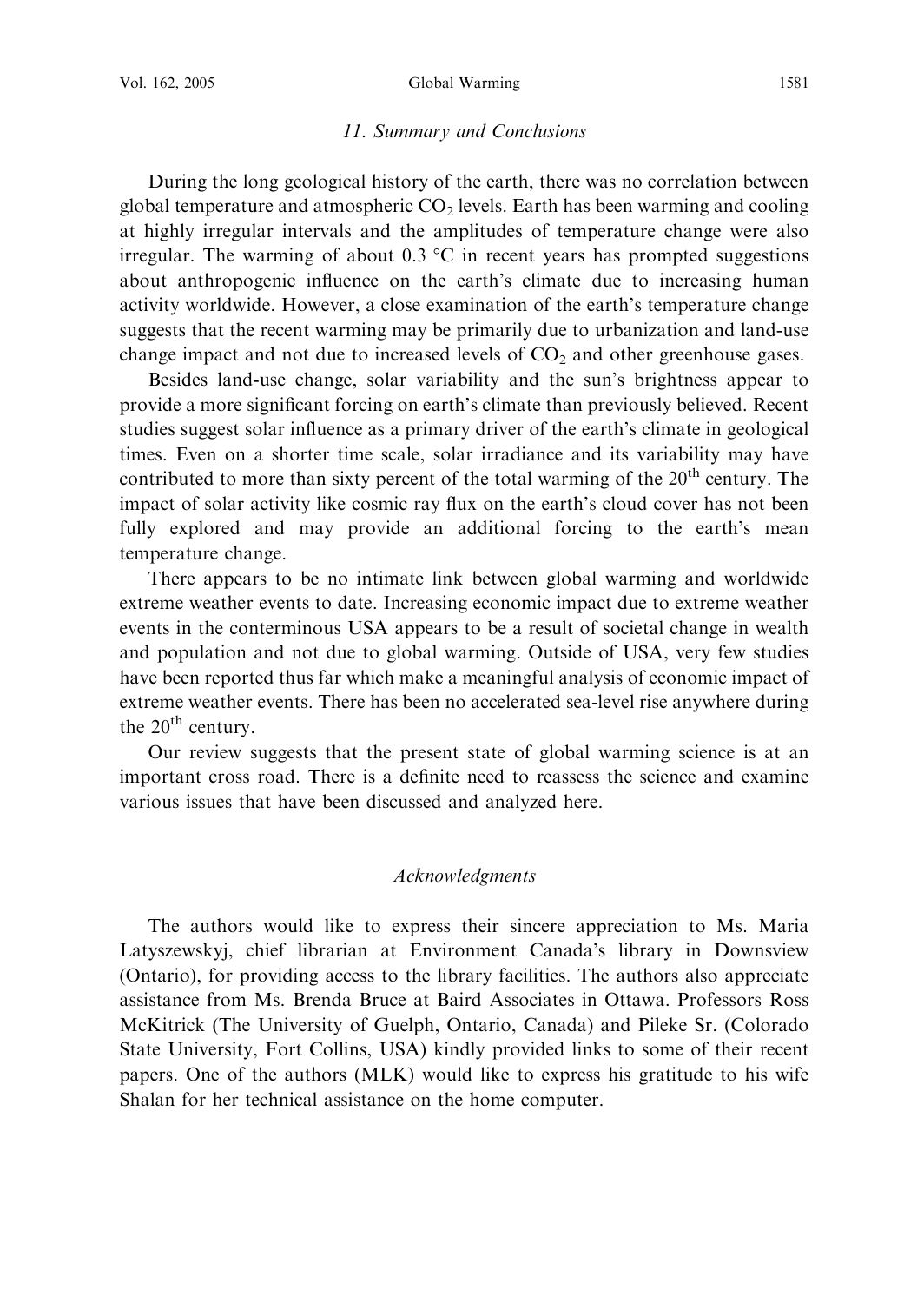#### **REFERENCES**

- ARRHENIUS, S. (1896), On the Influence of Carbonic Acid in the Air upon the Temperature of the Ground, Philosophical Mag. and J. Sc. 41, 237–276.
- AVERY, S. K., TRY, P. D., ANTHES, R. A., and HALLGRAN, R. E. (1996), An Open Letter to Ben Santer, Bull. Amer. Met. Soc. 77, 1961–1966.
- BALLING, Jr. R. C., and CERVENY, R. (2003), Compilation and Discussion of Trends in Severe Storms in the United States: Popular Perception vs. Climate Reality, Natural Hazards 29, 103–112.
- BALTUCK, M., DICKEY, J., DIXON, T., and HARRISON C. G. A. (1996), New Approaches Raise Questions About Future Sea Level Change, EOS 1, 385–388.
- BARLOW, A. K., and LATHAM, J. (1983), A Laboratory Study of the Scavenging of Sub-microscale Aerosol by Charged Raindrops, Q. J. of Royal Met. Soc. 109, 763.
- BENESTAD, R., Solar Activity and Earth's Climate (Springer, New York 2002).
- BOER, G. J., MCFARLANE, N. A., and LAZARE, M. (1992), Greenhouse Gas-induced Climate Change Simulated with the CCC Second-generation General Circulation Model, J. Climate 5, 1045–1077.
- BOER, G.J., Flato, G.J., Reader, M.C. and Ramsden, D. (2000), A Transient Climate Change Simulation With Greenhouse Gas and Aerosol Forcing: Experimental Design And Comparison with the Instrumental Record for the  $20^{th}$  Century, Climate Dyn. 16, 405–426.
- BRIFFA, K. R. (2000), Annual Climate Variability in the Holocene: Interpreting the Message of Ancient Trees, Quaternary Sci. rev. 19, 87–105.
- CALLENDAR, G. S. (1938), The Artificial Production of Carbon Dioxide and its Influence on Temperature. Q. J. of Royal Met. Soc. 64, 223.
- CALLENDAR, G. S. (1940), Variation in the Amount of Carbon Dioxide in Different Air Currents, Q.J. Royal Met. Soc. 66, 395.
- CENTER FOR THE STUDY OF CARBON DIOXIDE AND GLOBAL CHANGE (2003), Was Late 20th Century Warming Unprecedented over the Past Two Millennia? Internet. www.co2science.org/journal/2003/ vol6n34c4.htm.
- CHAMBERLIN, T. C. (1899), An Attempt to Frame a Working Hypothesis to the Cause of Glacial Periods of an Atmospheric Basis, J. Geology 7, 751–787.
- CHANGNON, S. A. (2003), Shifting Economic Impacts from Weather Extremes in the United States: A Result of Societal Changes, not Global Warming, Natural Hazards 29, 273–290.
- CHASE, T. N., PIELKE Sr., R. A., KITTEL, T. G. F., NEMANI, R. R., and RUNNING, S. W. (1996), The Sensitivity of a General Circulation Model to Global Changes in Leaf Area Index, J. Geophys. Res. 101, 7393–7408.
- CHASE, T. N., PIELKE Sr., R. A., HERMAN, B., and ZENG, X. (2004), Likelihood of Rapidly Increasing Surface Temperatures Unaccompanied by Strong Warming in the Free Troposphere, Climate Res. 25, 185– 190.
- CHRISTY, J. R., SPENCER, R. W., and MCNIDER, R. T. (1995), Reducing Noise in the MSU Daily Lower Tropospheric Global Temperature Data Sets, J. Climate 8, 888–896.
- CHRISTY, J. R., SPENCER, R. W., and LOBL, E. S. (1998), Analysis of the Merging Procedure for the MSU Daily Temperature Time Series. J. Climate 11, 2016–2041.
- DEGAETANO, A. T., and ALLEN, R. J. (2002), Trends in Twentieth-Century Temperature Extremes across the United States, J. Climate, 15, 3188–3205.
- CHRISTY, J. R., SPENCER, R. W., and BRASWELL, W. D. (2000), MSU Tropospheric Temperatures: Dataset Construction and Radiosonde Comparison, J. Atmos. & Oceanic Technol. 17, 1153–1170.
- DICKINSON, R. E. (1975), Solar Variability and the Lower Atmosphere, Bull. Amer. Met. Soc. 58, 1240.
- ENVIRONMENT CANADA (2003), CO2/Climate Report (summer issue, 32 pages, 2003), Downsview, Ontario, Canada.
- ENVIROTRUTH (2003), Internet: www.john-daly.com,index.htm
- ESSEX, C., and MCKITRICK, R., Taken by Storm: The Troubled Science and Politics of Global Warming (Porter Books, Toronto, Canada, 2002).
- FAUCHEREAU, N., TRZASKA, S., ROUAULT, M., and RICHARD, Y. (2003), Rainfall Variability and Changes in South Africa during the  $20<sup>th</sup>$  Century in the Global Warming Context, Natural Hazards 29, 139–154.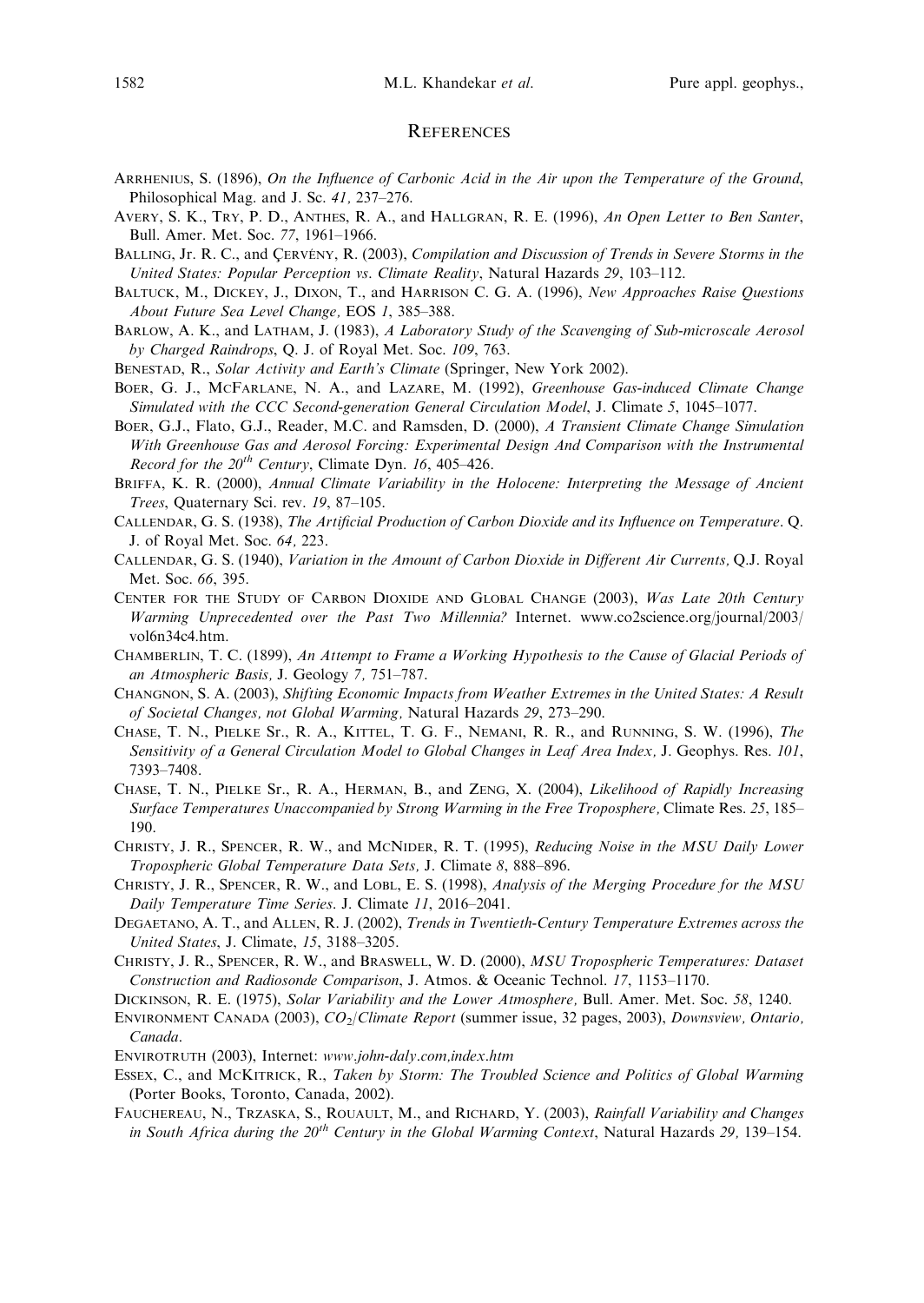- FOUKAL, P. (2003), Can Slow Variations in Solar Luminosity Provide Missing Link Between the Sun and Climate? EOS 84, 205–208.
- FOURIER, J. B. J., Théorie Analytique de Chaleur, Paris, (translated in 1878 by Alexander Freeman), The Analytical Theory of Heat (Cambridge University Press, New York 1827).
- FUJIBE, F. (1995), Temperature Rising Trends at Japanese Cities during the Last Hundred Years and their Relationships with Population, Population Increasing Rates and Daily Temperature Changes, Papers in Meteorology and Geophys. 46, 35–55.
- GRAY, V. (2002), The Greenhouse Delusion: A Critique of ''Climate Change 2001, Multi-Science Pub. UK, 95 pp. www.multi-science.co.uk
- GALLO, K. P., EASTERLING, D. R. and PETERSON, T.C., (1996) The influence of Land Use/Land Cover on Climatological Values of the Diurnal Temperature Range. J. Climate, 9, 2941–2944.
- GALLO, K. P., OWEN T.W., EASTERLING, D. R. and JAMASON, P. F. (1999) Temperature Trends of the U.S. Historical Network Based on Satellite-Designated Land Use/Land Cover. J. Climate 12, 1344–1348.
- GROISMAN, P.,YA, KARL, EASTERLING, KNIGHT, JAMASON, HENNESSY, SUPPIAH, PAGE, WIBIG, FORTU-NIAK, RAZUVAEV, DOUGLAS, FORLAND, and ZHAI (1999), Changes in the Probability of Heavy Precipitation: Important Indicators of Climate Change, Climatic Change 32, 243–283.
- GROVE, J. M., The century time-scale. In Time-scales and Environmental Change (eds. Driver and Chapman), (Routledge, London 1996) pp. 39–87.
- GROVE, J. M., The onset of Little Ice Age. In History and Climate-memories of the Future? (eds. Jones, Ogilivie, Davis, and Briffa) (Kluwer, New York 2001) pp. 153–185.
- HANSEN, J., SATO, M., LACIS, A., and RUEDY, R. (1997), The Missing Climate Forcing. Phil Trans. R. Soc. London. 352, 231–240.
- HANSEN, J., RUEDY, R., LACIS, A., SATO M., NAZARENKO, N., TAUSNEV, N., TAGEN, I., and KOCH, D., Climate modeling in the global warming debate. In Climate Modeling:Past, Present and Future (ed. Randall. D.) (Academic Press, USA 2000).
- HANSEN, J., RUEDY, R., SATO, M., IMHOFF, M., ESATERLING, D., PETERSON, T., and KARL, T. (2001), A Closer Look at United States and Global Surface Temperature Change, J. Geophy. Res. 106, D20, 23,947– 23,963.
- HARVEY, L. D. D., Global Warming: The Hard Science (Prentice Hall, Canada 2000).
- HINGANE, L. S. (1996), Is a Signature of Socio-economic Impact written on the Climate? Climatic Change 32, 91–102.
- HOYT, D. V., and SCHATTEN, K. H. (1993), A Discussion on Plausible Solar Irradiance Variation, J. Geophys. Res. 98, 18895–18906.
- IPCC, The Science of Climate Change, Contribution of Working Group I to the Second Assessment Report of the IPCC (eds. J. T. Houghton et al.) (Cambridge University Press, New York 1996).
- IPCC, Climate Change (2001), The Scientific Basis (Cambridge University Press 2001).
- JONES, P. D., GROISMAN, P. YA, COUGHLAN, M., PLUMMER, N., WANG, W.C. and KARL, T. R. (1990) Assessment of Urbanization Effects in Time Series of Surface Air Temperature over Land. Nature, 347, 169–172.
- JONES P. D., BRIFFA, K. R., BARNETT, T. P., and TETT, S. F. B. (1998), *High Resolution Paleoclimatic* Records for the Last Millennium: Interpretation, Integration and Comparison with General Circulation Model Control-run Temperatures, Holocene. 8, 455–471.
- JONES, G. S., SIMON, F. B., TETT, and STOTT, P. A. (2003), Causes of Atmospheric Temperature Change 1960–2000: A Combined Attribution Analysis, Geophys. Res. Lett. 30, 1228, 32–1 to 32–4.
- JONES, P. D., NEW, M., PARKER, D. E., MARTIN, S., and RIGOR, I. G. (1999) Surface Air Temperature and its Changes over the Past 150 Years, Rev. Geophys. 37, (2), 173–199.
- JONES, P. D., OSBORNE, T. J., BRIFFA, K. R., FOLLAND, C. K., HORTON, H., ALEXANDER, L. V., PARKER, D. E., and RAYNER, N. (2001), Accounting for the Sampling Density in Grid-box Land and Ocean Surface Temperature Time Series, J. Geophys. Res. 106, 3371–3380.
- JONES, P. D., and MOBERG, A. (2003), Hemispheric and Large Scale Surface and Temperature Variations, An Extensive Revision and an Update to 2001, J. Climate. 16, 206–223.
- KALNAY E., and CAI, M. (2003), Impact of Urbanization and Land-use Change on Climate, Nature. 423, 528–531.
- KARL, T., and TRENBERTH, K. E., (2003), Modern Global Climate Change, Science 302, 1719–1723.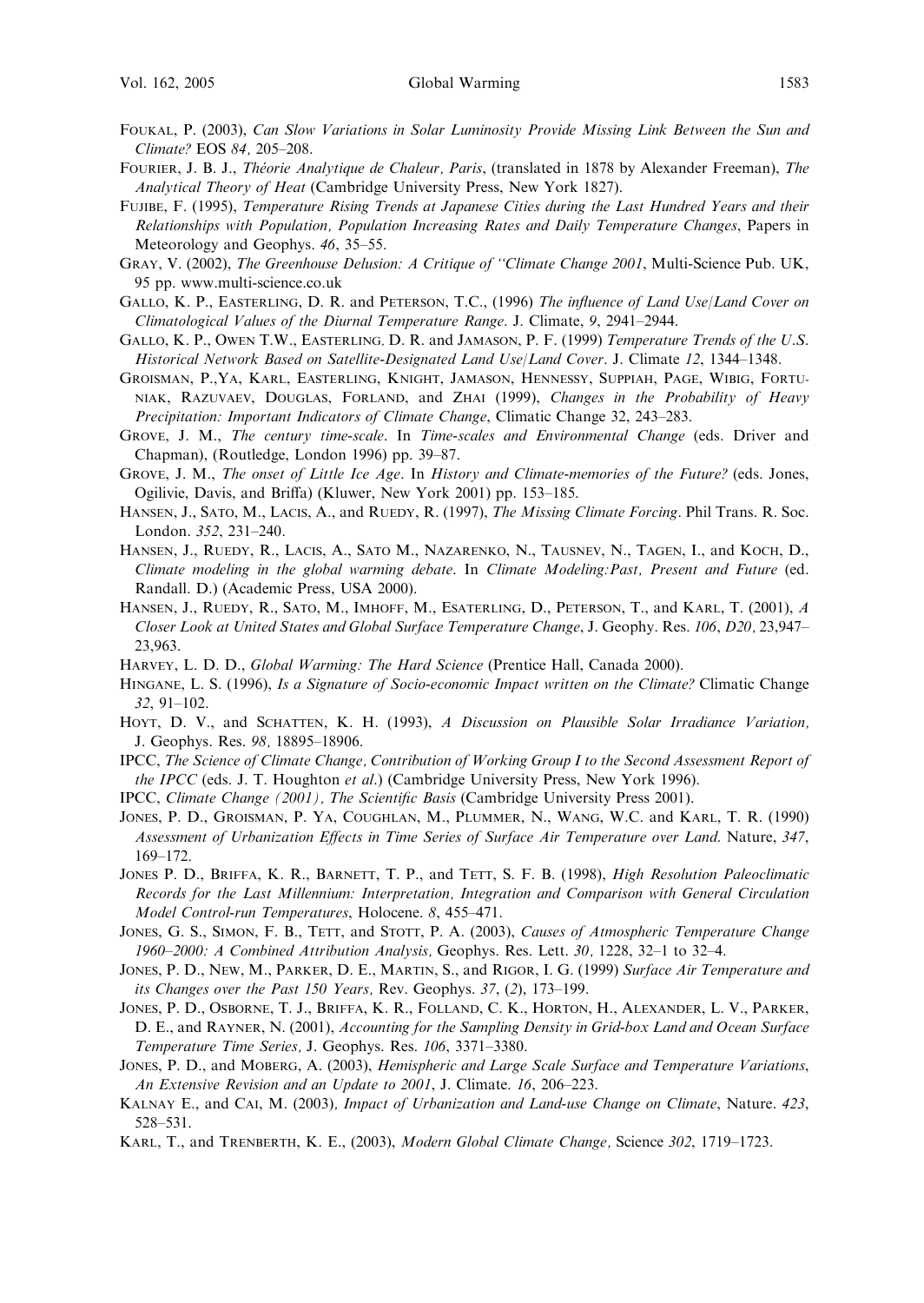KARL, T. R. (1993) A New Perspective on Global Warming. EOS, 74, 25. p. 28

- KARNER, O. (2002), On Nonstationarity and Antipersistency in Global Temperature Series, J. Geophys. Res.  $107, 1-11.$
- KHANDEKAR, M. L. (2000), Uncertainties in Greenhouse Induced Climate Change, Report prepared for Alberta Environment, March 2000, ISBN 0-7785-1051-4, 50 pages, Edmonton, Alberta.
- KHANDEKAR, M. L. (2002), Trends and Changes in Extreme Weather Events: An Assessment with Focus on Alberta and Canadian Prairies. Report prepared for Alberta Environment, Oct. 2002, ISBN:0-7785- 2428-0, 56 pages, Edmonton, Alberta.
- KHANDEKAR, M. L. (2003), Comment on WMO Statement on Extreme Weather Events, EOS 84, 428.
- KHANDEKAR, M. L., MURTY, T. S., SCOTT, D., and BAIRD, W. (2000), The 1997 El Niño, Indonesian Forest Fires and the Malaysian Smoke Problem: A Deadly Combination of Natural and Man-made Hazard, Natural Hazards 21, 131–144.
- KONDRATYEV, K. (1997), Comments on ''Open Letter to Ben Santer'', Bull. Amer. Met. Soc. 78, 689–691.
- KRIPLANI, R. H., and KULKARNI, A. (1997), Rainfall Variability over Southeast Asia: Connection with Indian Monsoon and ENSO Extremes—New Perspectives, Int. J. Climatology 17, 1155–1168.
- KUMAR, A., WANG, W., HOERLING, M. P., LEETMAA, A., and JI, M. (2001), The Sustained North American Warming of 1997 and 1998, J. Climate 14, 345–353.
- KUMP, L. R. (2000). What Drives Climate? Nature, 408, 651–652.
- KUNKEL, E. K. (2003a), North American Trends in Extreme Precipitation, Natural Hazards 29, 291–305.
- KUNKEL, E. K. (2003b), Temporal Variation of Extreme Precipitation of USA, Geophys. Res. Lett. 30, 1900–1903.
- LAMB, H. (1965), The Early Medieval Warm Period and its Sequel, Paleogeogr. Paleoclim. Paleoecology. 1, 13–37.
- LAMB, H. H., Climate: Present, Past and Future, 3 volumes. (Methuen, London 1972a).
- LAMB, H. H., Weather, Climate and Human Affairs: A Book of Essays and other Papers (Routledge, London 1972b).
- LANDSBERG, H. E. (1974), Man-made climate changes. In Proc. Symp. Phys. and Dyn. Climatology of the World Meteorol. Org. 347, 262.
- LAWSON, B. D. (2003), Trends in Blizzards at Selected Locations on the Canadian Prairies, Natural Hazards 29, 121–138.
- LEAN, J., BEER, J., and BRADLEY, R. (1995), Reconstruction of Solar Irradiance since 1610: Implications for Climate Change, Geophys. Res. Lett. 22, 3195–3198.
- LEAN, J., and RIND, D. (1998), Climate Forcing by Changing Solar Radiation, J. Climate 11, 3069–3094.
- LOMBORG, B., The Skeptical Environmentalist (Cambridge University Press 2001) 515 pp.
- MANABE, S., BRYAN, K., and SPELLMAN, M. J. (1990), Transient Response of a Global Ocean-atmosphere Model to a Doubling of Atmospheric Carbon Dioxide, J. Phys. Oceanography 20, 722–749.
- MANABE, S., and STOUFFER, R. J. (1996) Low-frequency Variability of Surface Air Temperature in a 1000year Integration of a Coupled Atmosphere-ocean-land Surface Model, J. Climate 9, 376–393.
- MANN, M., BRADLEY, R., and HUGHES, M. (1998), Global-scale Temperature Patterns and Climate Forcing over the Past Six Centuries, Nature 392, 779–787.
- MANN, M., BRADLEY, R., and HUGHES, M. (1999), Northern Hemisphere Temperature during the Past Millennium: Inferences, Uncertainties and Limitations, Geophys. Res. Lett. 26, 759–762.
- MANN, M., ANNAN, C., BRADLEY, R., BRIFFA, K., JONES, P., OSBORN, T., CROWLEY, T. M., HUGHES, M., OPPENHEIMER, M., OVERPECK, J., RUTHERFORD, S., TRENBERTH, K., and Wigley, T. (2003), On Past Temperatures and Anomalous Late –  $20^{th}$  Century Warmth, EOS 84, 256–257.
- MCINTYRE, S., and MCKITRICK, R. (2003), Corrections to Mann et al (1998) Proxy Database and Northern Hemispheric Average Temperature Series, Energy and Environ. 14, 751–771.
- MCKITRICK, R., and MICHAELS, P. J. (2004), A Test of Corrections for Extraneous Signals in Gridded Surface Temperature Data. Climate Research, 26, 159–173. p. 29
- MASOOD, E., (1996), Sparks Fly over Climate Report, Nature 381, 639.
- MEEHL, G. A., WASHINGTON, W. M., WIGLY, T. M. L., ARBLASTER, J. M. and DAI, A. (2003), Solar and Greenhouse Gas Forcing and Climate Response in the Twentieth Century, J. Climate 16, 426–444.
- MICHAELS, P. J., and BALLING Jr., R. C., The Satanic Gases: Clearing the Air about Global Warming (Cato Institute, Washington, USA 2000) 234 pp.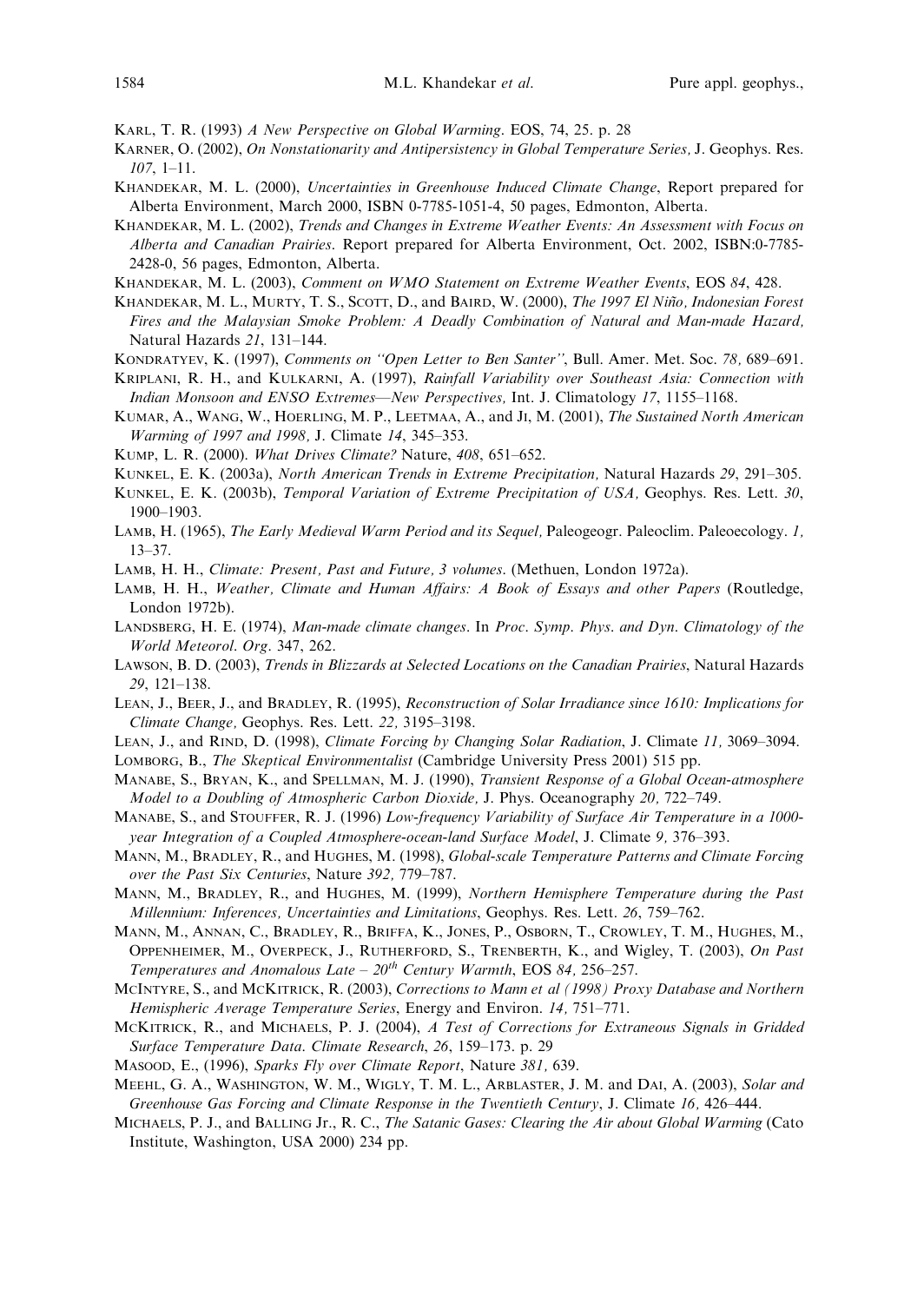- MICHAELS, P. G., KNAPPENBERGER, P. C., BALLING Jr., C., and DAVIS, R. E. (2000), *Observed Warming in* Cold Anticyclones, Climate Research 14, 1–6.
- MICHAELS, P. J. (2003), *The Political Science of Climate*, The Washington Times, July 29.
- MITCHELL, J. M. (1961), The Temperature of Cities, Weatherwise. 14, 224-229.
- MITCHELL, J. F. B. (1989), The Greenhouse Effect and Climate Change, Rev. Geophys. 27, 115–139.
- MITCHELL, J. F. B., JOHNS, T. J., GREGORY, J. M., and TETT, S. F. B. (1995), Climate Response to Increasing Levels of Greenhouse Gases and Sulfate Aerosols. Nature 376, 501–504.
- OGILVIE, A. E., and JONSSON, T. (2001), "Little Ice Age" A perspective from Iceland, Climatic Change 48, 9–52.
- OKE, T. R. (1973), City Size and the Urban Heat Island, Atmos. Environ. 7, 769–779.
- OOKA, R. (2002), Urban Warming and its Control, Newsletter of ICUS (International Center for Urban Safety Engineering, Institute of Industrial Science) The University of Tokyo 2, 1–3.
- PATTERSON, T. (2003), Celestial-Climate Connection Revealed, Envirotruth, 7 pages.
- PETERSON, T. C. (2003), Assessment of Urban versus Rural in situ Surface Temperatures in the Contiguous United States: No Difference Found, J. Climate 16, 2941–2959.
- PETTERSEN, S., *Introduction to Meteorology*,  $2^{nd}$  *Edition* (McGraw-Hill, New York 1958).
- PIELKE, Sr., R. A. (2002), Overlooked Issues in the U.S. National Climate and IPCC Assessment: An Editorial Essay, Climatic Change 52, 1–11.
- PIELKE, Sr. R. A. (2003), *Heat Storage within the Earth System*. Bull. Amer. Met. Soc. 84(3), 331–335.
- PIELKE Sr., R. A., MARLAND, G., BELTS, R., CHASE, R. A., EASTMAN, T. N., NIBE, J. L., NEYOG, J. O., and RUNNING, S. W. (2002), The Influence of Land Use Change and Land-scale Dimensions on the Climate System. Relevance to Climate-Change Policy Beyond the Radiative Effect of Greenhouse Gases, Phil. Trans Roy. 360, 1705–1719.
- PIELKE, R. A. Sr., and CHASE, T. N. (2004), Technical Comments on 'Contribution of Anthropogenic and Natural Forcing to Recent Tropospheric Height Changes' Science, 303, 1771b.
- POSMENTIER, E. S., SOON, W. H., and BALIUMAS, S. L., Relative impacts of solar irradiance variations and greenhouse changes on climate, 1880–1993. In (Bate, R. HS: Global Warming, the Continuing Debate, the European Science and Environment Forum (ESEF) (Cambridge, 1998).
- RADDATZ, R. L. (2003a), Agriculture and Tornadoes on the Canadian Prairies: Potential Impact of Increasing Atmospheric  $CO<sub>2</sub>$  on Summer Severe Weather, Natural Hazards 29, 113–122.
- RADDATZ, R. L. (2003b), Aridity and the Potential Physiological Response of  $C_3$  Crops to Doubled Atmospheric  $CO_2$ : A Simple Demonstration of the Sensitivity of the Canadian Prairies, Boundary-Layer Meteorology 107, 483–496.
- RAKHECHA, P. R., and SOMAN, M. K. (1994), Trends in the Annual Extreme Rainfall Events of 1 to 3-days Duration over India, Theor. Appl. Climatology 48, 227–237.
- RAMANATHAN, V. (1988), Trace-gas Greenhouse Effect and Global Warming, AMBIO. 27,187–197.
- RAMANATHAN, V., BARKSTROM, B. R., and HARRISON, E. F. (1989d), Climate and the Earth's Radiation Budget, Physics Today, 22.
- RAMANATHAN, V., CESS, R. D., HARRISON, E. F., MINNIS, P., BARKSTROM, B. R., AHMED, E., and HARTMAN, D. (1989b), Cloud-radiative Forcing and Climate: Results from the Earth Radiation Budget Experiment, Science 243, 57–63.
- RANDALL, D. A., COAKLY, J. A., FAIRALL, C. W., KROPFLI, R. A., and LENSCHOW, D. H. (1984), Outlook for Research on Subtropical Marine Stratiform Clouds, Bull. Amer. Met. Soc. 65, 1290–1301.
- REVELLE, R., and SUESS, H. E. (1957), Carbon Dioxide Exchange between Atmospheric and Ocean and the Question of an Increase of Atmospheric  $CO<sub>2</sub>$  during the Past Decades, Tellus 9, 18-27.
- RIND, D., and OVERPECK, J. T. (1993), *Hypothesized Causes of Decadal to Century Scale Climate* Variability – Climate Model Results, Quat. Sci. Rev. 12, 357.
- SANTER, B. D., WEHNER, M. E., WIGLY, T. M. L., SAUSEN, R., MEEHL, G. A., TAYLOR, K. E., AMMANN, C., ARBLASTER, J., WASHINGTON, W. M., BOYLE J. S., and BRUGGEMANN W. (2003), Contributions of Anthropogenic and Natural Forcing to Recent Tropospheric Height Changes, Science 301, 25 July 2003, 479–483.
- SEITZ, F. (1996), A Major Deception on ''Global Warming'', Letter to Wall Street Journal, June 12, 1996, p. A16.